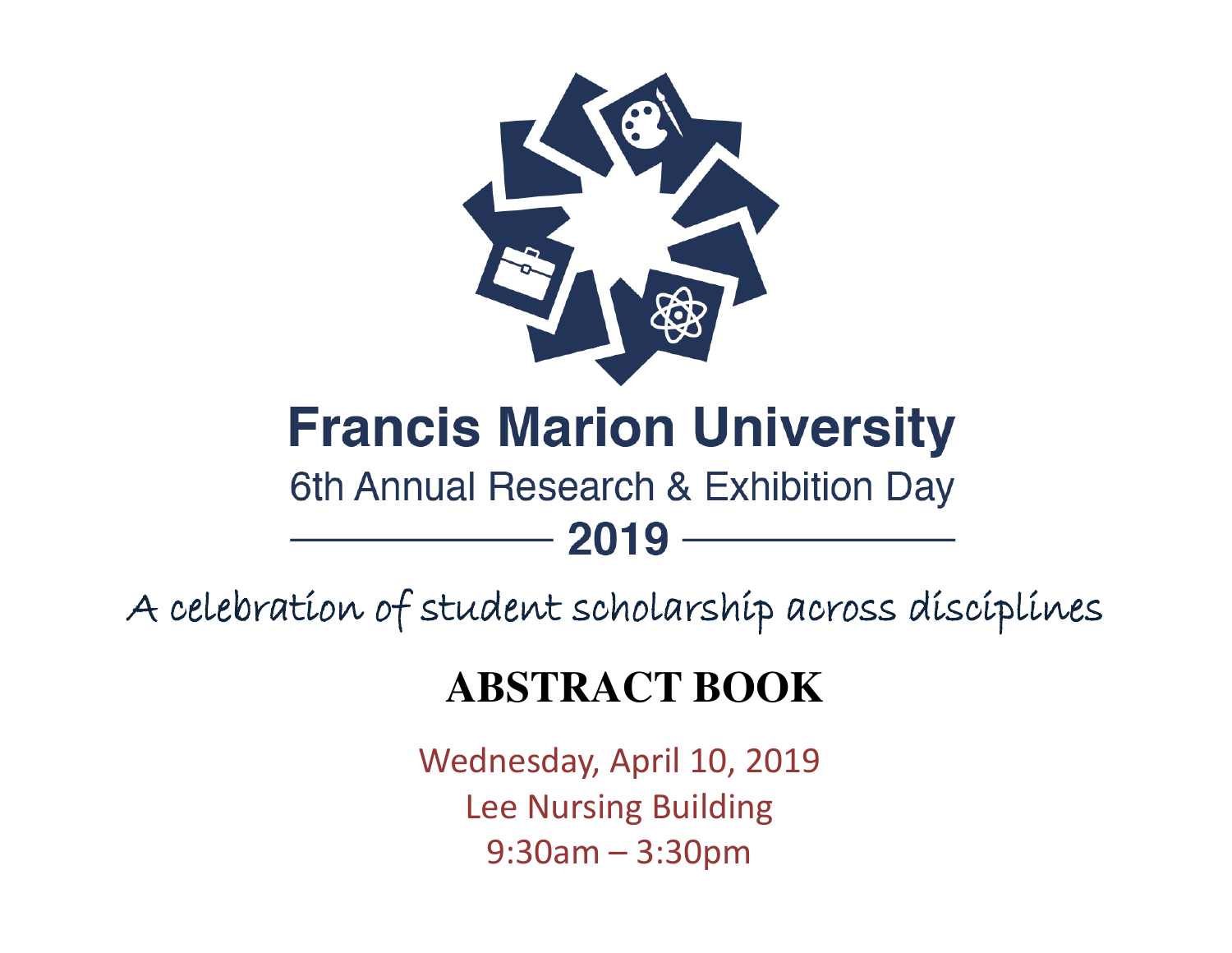| FMU RED, April 10, 2019, 9:30am-3:30pm |                                                                 |                                                                                                                            |                                      |                                        |
|----------------------------------------|-----------------------------------------------------------------|----------------------------------------------------------------------------------------------------------------------------|--------------------------------------|----------------------------------------|
| Presentation<br><b>Time</b>            | <b>Student Presenters</b>                                       | <b>Project Title</b>                                                                                                       | <b>Presentation</b><br><b>Number</b> | <b>Abstract</b><br><b>Book</b><br>Page |
| $9:30am -$<br>10:00am                  | Christopher Sousa                                               | Similarity of Three-Dimensional Solid Models Using Congruency of Triangles                                                 | 3                                    | 5.                                     |
|                                        | <b>Katherine Austin</b><br>Floyd                                | Investigating the Nature of Chemical Bonds Using the Topology of the Molecular Electron<br>Density                         | 6                                    | 5                                      |
|                                        | <b>Wesley Ellis</b>                                             | Penthaus                                                                                                                   | 10                                   | 6                                      |
|                                        | Dayna Nyman and<br>Ronkeela Jones                               | Instructions on Implicit Bias and Juror Decision Making                                                                    | 20                                   | 6                                      |
|                                        | Jared Singleton                                                 | On the Zeros of the Dirichlet Eta Function                                                                                 | 26                                   | $\overline{7}$                         |
|                                        | Loreal Anderson and<br><b>Terrik Boatwright</b>                 | <b>Environmental Biomonitoring Project</b>                                                                                 | 41                                   | 7                                      |
|                                        | <b>Marilyn Cox</b>                                              | Metanalysis of Body Image Interventions for Adolescent Females                                                             | 31                                   | 8                                      |
|                                        | <b>Ashley Wallace</b>                                           | Effects of Mindfulness Curriculum on ADHD Characteristics: A Pilot Study                                                   | 34                                   | 8                                      |
| $10:00am -$<br>10:30am                 | Elizabeth Harrelson                                             | The Effects of the Handwriting Without Tears Program on a General Education Classroom<br>After Six Weeks of Implementation | 35                                   | 9                                      |
|                                        | <b>Austin Jones</b>                                             | Examining Potential Risk Factors for Grade Retention                                                                       | 40                                   | 9                                      |
|                                        | Matt Harrington,<br>Joshua Lipps, and<br><b>Patrick Marlowe</b> | <b>Health Companion</b>                                                                                                    | 42                                   | 10                                     |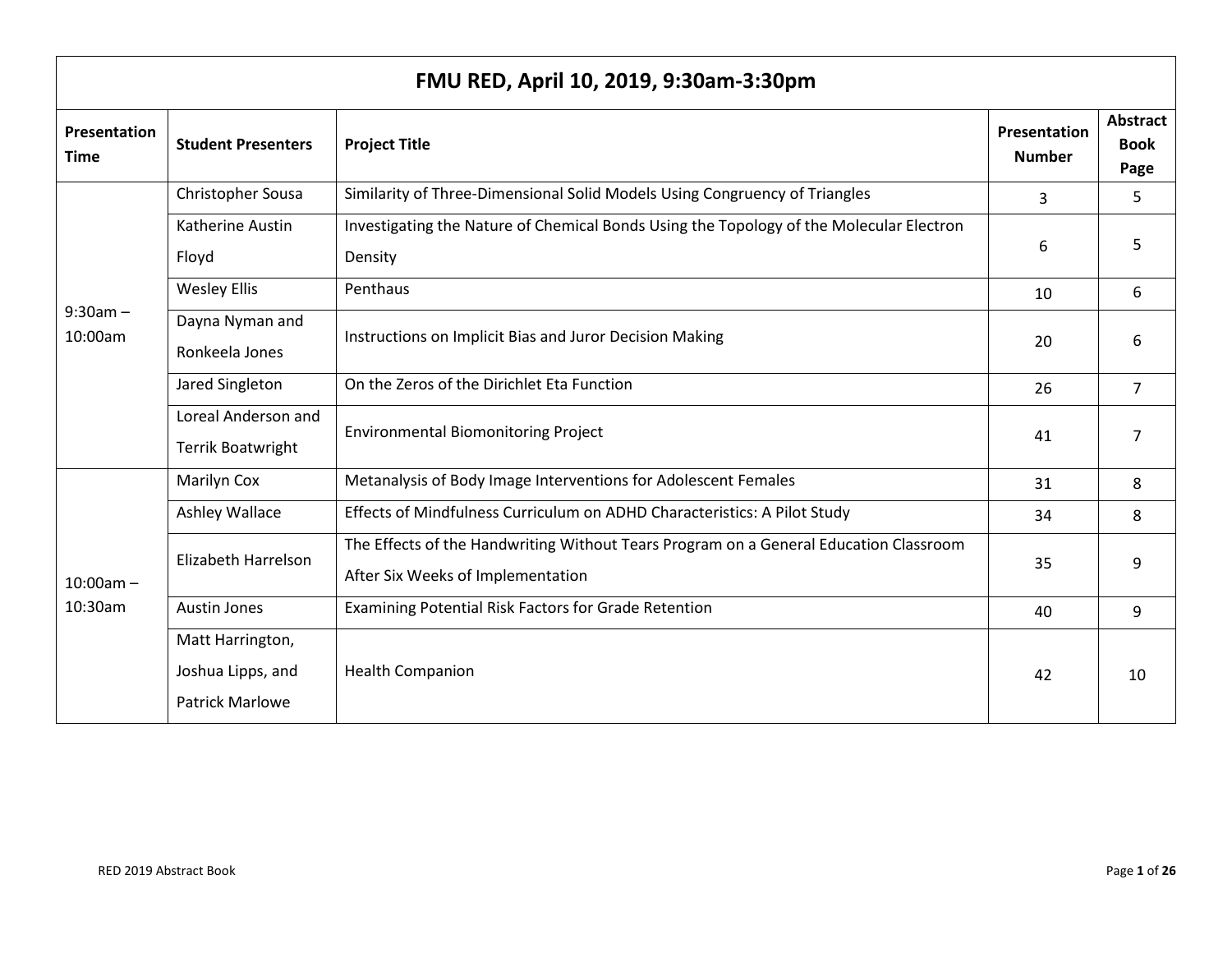| Presentation<br><b>Time</b> | <b>Student Presenters</b>                                                                | <b>Project Title</b>                                                                                                | Presentation<br><b>Number</b> | <b>Abstract</b><br><b>Book</b><br>Page |
|-----------------------------|------------------------------------------------------------------------------------------|---------------------------------------------------------------------------------------------------------------------|-------------------------------|----------------------------------------|
|                             | Cassidy Mahoney                                                                          | The pathogenic concerns of pets in the home in regard to species and animal lifestyle.                              | $2^{\circ}$                   | 10                                     |
|                             | Zaira Reyes                                                                              | Singing and lung function: A study on how singing affects lung function in students in a<br>university level choir. | 7                             | 11                                     |
|                             | Jessica Lynn Ratliff                                                                     | Preparation and characterization of adrenal carcinoma cells that over-express AC                                    | 13                            | 11                                     |
| $10:30$ am $-$              | <b>Emily Bochette</b>                                                                    | <b>Buried Child Production Dramaturgy</b>                                                                           | 24                            | 12                                     |
| 11:00am                     | <b>Tyler Blake Wright</b>                                                                | Herpetological Survey of March Wildlife Management Area                                                             | 28                            | 12                                     |
|                             | Rachael Kerr, Laura-<br>Joy George, Philip<br>Mickel, Corbin Witt,<br>and Laquisha Mills | Synthesis and Characterization of Nanoprisms, Nanowires and Nanospheres                                             | 33                            | 13                                     |
|                             | <b>Kendall Berry</b>                                                                     | Lack of Access to Veterinary Care in Rural Areas: Causes, Effects, and Solutions                                    | 18                            | 13                                     |
| $11:00am -$<br>11:30am      | Luke Fennell                                                                             | Investigating Transduction Efficiencies of Gene Therapy Vectors                                                     | 27                            | 14                                     |
|                             | Zachary Middleton                                                                        | Factors Influencing Retention Rates Across 142 Postsecondary Institutions                                           | 37                            | 15                                     |
| $11:30am -$<br>12:00pm      | Caroline Coke<br>Lawson                                                                  | Empathy, the Autism Spectrum and Risky Behavior in a Community Sample                                               | $\mathbf{1}$                  | 15                                     |
|                             | Andrew Westfall                                                                          | Identifying the fungal symbiont of Neottia bifolia                                                                  | 15                            | 16                                     |
|                             | Matthew Bainbridge                                                                       | Does Economic Integration Affect GDP                                                                                | 23                            | 16                                     |
|                             | <b>Tyler Davis</b>                                                                       | Maternal Health and Obstetric Care Access                                                                           | 29                            | 17                                     |
|                             | Caroline Shelley                                                                         | Sequencing and assembling the Chloroplast genome of Neottia bifolia                                                 | 38                            | 17                                     |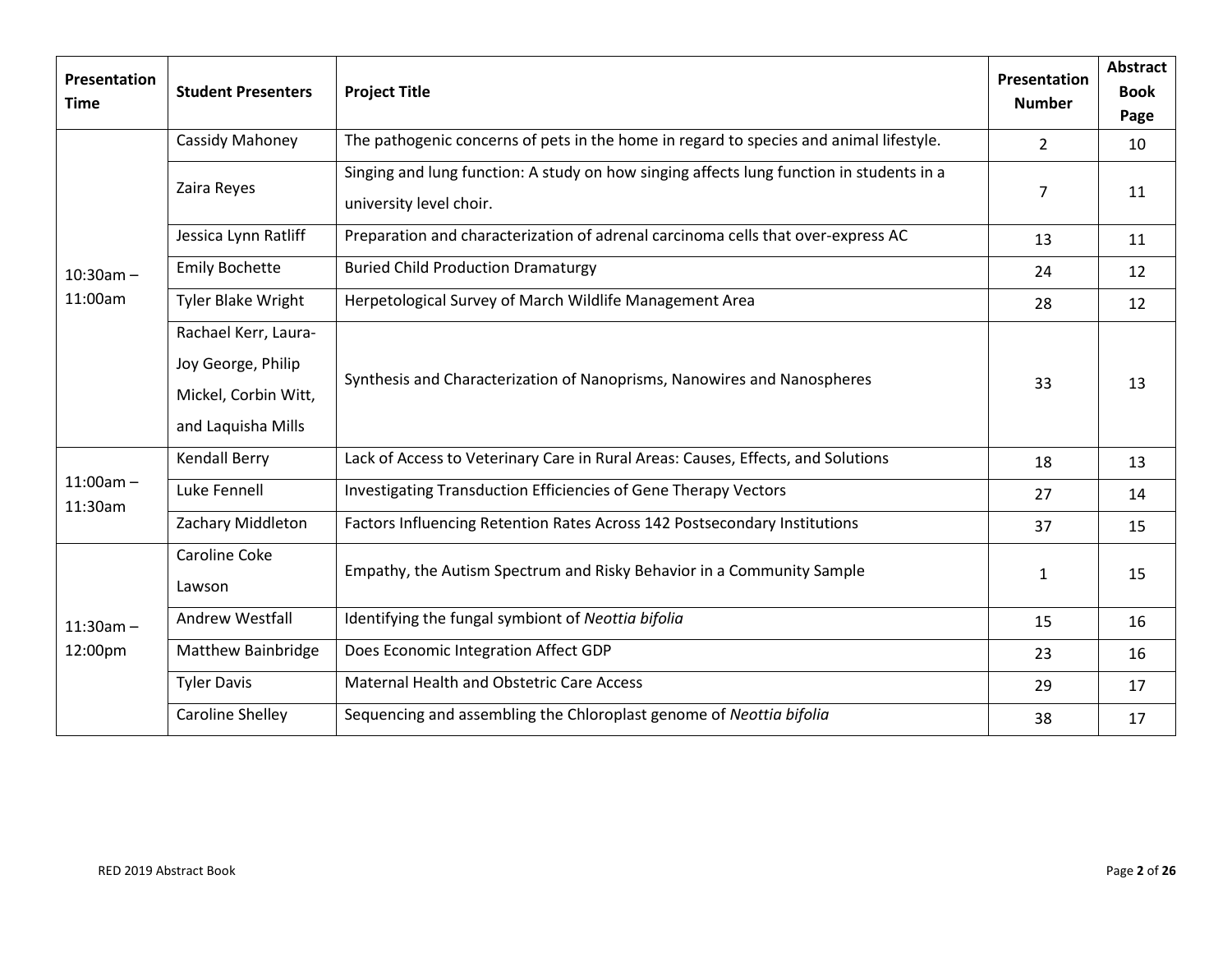| Presentation<br><b>Time</b>          | <b>Student Presenters</b>                                                | <b>Project Title</b>                                                                                                                                                                    | Presentation<br><b>Number</b> | <b>Abstract</b><br><b>Book</b><br>Page |
|--------------------------------------|--------------------------------------------------------------------------|-----------------------------------------------------------------------------------------------------------------------------------------------------------------------------------------|-------------------------------|----------------------------------------|
| $12:00 \text{pm} -$<br>12:30pm       | Shikhar Chodha                                                           | Data-Driven Conceptual Design using Historical Knowledge                                                                                                                                | 5                             | 18                                     |
|                                      | Dante E. Ahquin                                                          | Modeling Strategic Make, Buy, or Repair Decisions in Spare Parts Supply Chains                                                                                                          | 16                            | 18                                     |
|                                      | Jack Slade Evans II                                                      | Extraction, Isolation, and Comparative Analysis of M. smegmatis and E. coli bacteriophages                                                                                              | 21                            | 19                                     |
|                                      | Hallsy Kellar,<br>Madison Cox,<br>Zachary Gerrald, and<br>Eric Henderson | Brain Waves and Symetry Perception                                                                                                                                                      | 32                            | 19                                     |
|                                      | Elizabeth Brooke<br>Haywood                                              | Modeling Feral Cat Populations at Francis Marion University                                                                                                                             | 39                            | 20                                     |
|                                      | Deannah Neupert                                                          | Developing an Optical Activity Laboratory Experiment for Instrumental Analysis                                                                                                          | 11                            | 20                                     |
| $12:30$ pm $-$<br>1:00 <sub>pm</sub> | Jewel Cyrus Green                                                        | Systematic Study of Basis Set and Level of Theory Dependable of the Quantum Theory of<br>Atoms in Molecules Analysis of Nature of Chemical Bonding in First and Second Row<br>Chlorides | 30                            | 21                                     |
|                                      | Kacey Medlin                                                             | An Analysis of Student Debt and Loan Repayment in South Carolina Dentistry                                                                                                              | 36                            | 21                                     |
| $1:00$ pm $-$<br>1:30pm              | Lorna Young                                                              | Dog Sees God Set Design                                                                                                                                                                 | 9                             | 22                                     |
|                                      | Gabriel C. Hutson                                                        | A Comparison of Lung Function Values Among a SCUBA Diver Population and in<br>Comparison to a Non-Diver Population                                                                      | 12                            | 22                                     |
|                                      | Chace Covington                                                          | Analyzing Johnson Noise Using A TeachSpin Noise Fundamentals Apparatus                                                                                                                  | 19                            | 22                                     |
| $1:30$ pm $-$<br>2:00 <sub>pm</sub>  | James G Morris                                                           | <b>Magnetic Torque</b>                                                                                                                                                                  | 8                             | 23                                     |
|                                      | Philip Mickel                                                            | Forensic Application in Determining the Age Estimation of Documents Using Infrared<br>Spectroscopy                                                                                      | 25                            | 23                                     |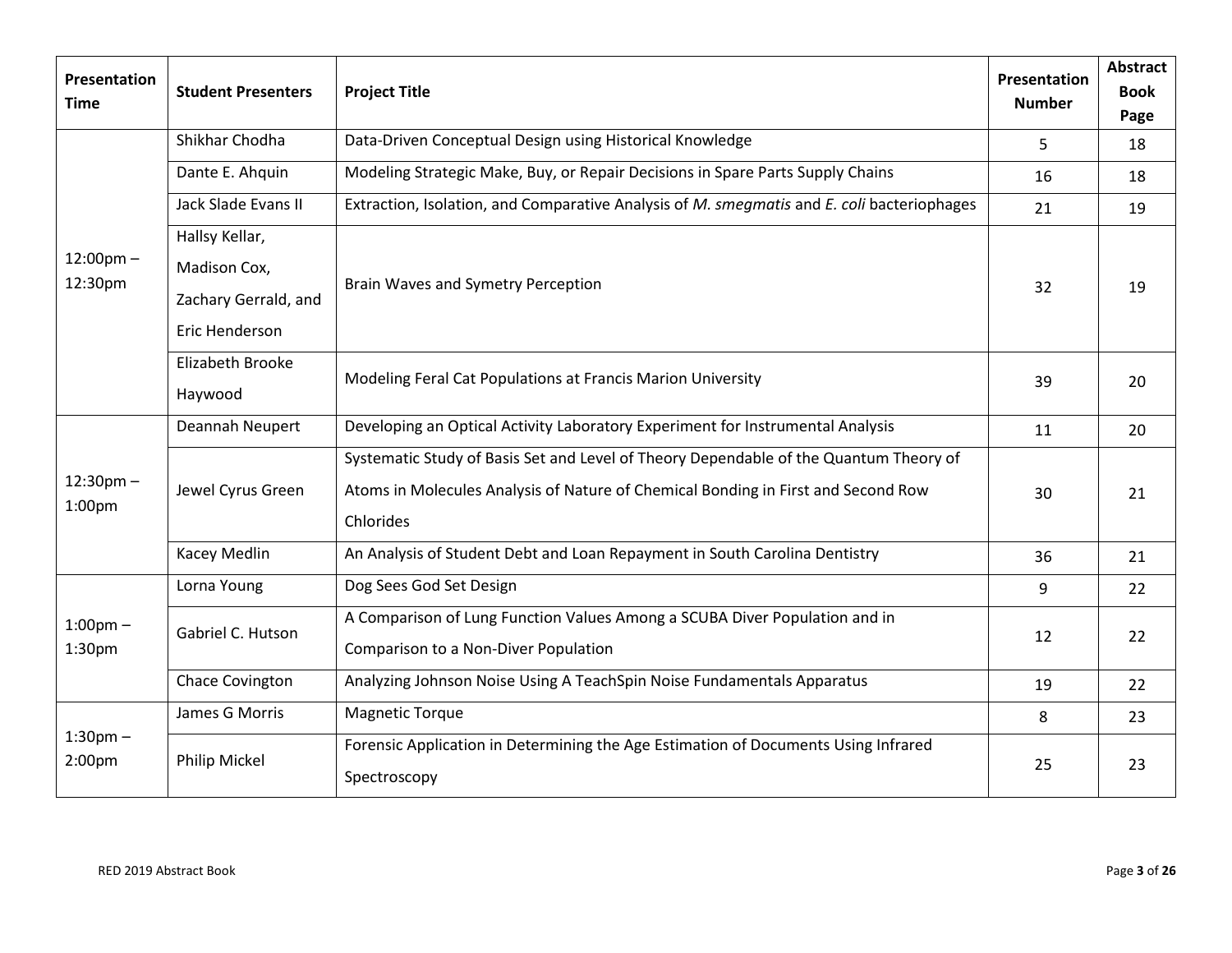| Presentation<br><b>Time</b>              | <b>Student Presenters</b>                            | <b>Project Title</b>                                                                        | <b>Presentation</b><br><b>Number</b> | Abstract<br><b>Book</b><br>Page |
|------------------------------------------|------------------------------------------------------|---------------------------------------------------------------------------------------------|--------------------------------------|---------------------------------|
| $2:30 \text{pm} -$<br>3:00 <sub>pm</sub> | Ashley Krause                                        | Sense of Place Dimensions in Relation to Personality in the Rural Experience                | 4                                    | 24                              |
|                                          | Anguan Leverne<br>Gamble                             | Calculating Magnetic Fields Using GPUs, CUDA, the Tree Method, and Fast Multipole<br>Method | 14                                   | 24                              |
| $3:00 \text{pm} -$<br>3:30 <sub>pm</sub> | Loreal Sharreff<br>Anderson and Terrik<br>Boatwright | Environmental Surveillance Project                                                          | 17                                   | 25                              |
|                                          | Caleb Fulmer                                         | Database Retrieval of Three-Dimensional Models Using KDE                                    | 22                                   | 25                              |

Congratulations to Caroline Shelley - the winner of the 2019 logo design contest!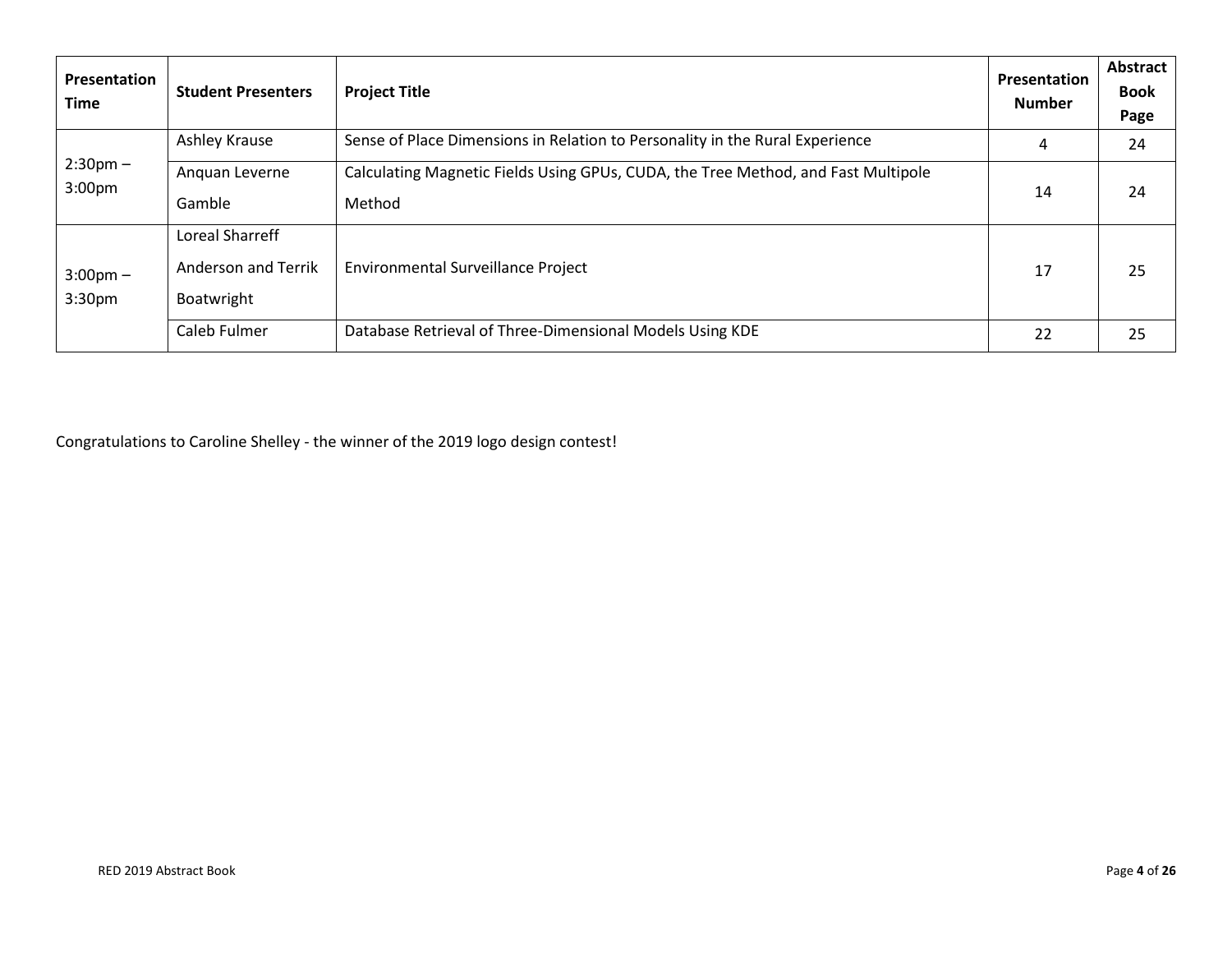## **Similarity of Three-Dimensional Solid Models Using Congruency of Triangles**

Student Presenter: Christopher Sousa Faculty Mentor: Dr. Rahul Renu Presentation Type: Poster

Presentation number: 3 Presentation time: 9:30am – 10:00am

#### **Abstract**

Objectively quantifying the similarity of three-dimensional models is a well-developed field of research and is driven by the beneficial implications in a manufacturing environment. These benefits include decision support during product design, early identification of quality concerns, and reduced product development time. The research outlined in this project seeks to evaluate triangle congruency as a viable method to assess similarity of solid models. The proposed method compares two separate, three-dimensional solid models by comparing their constituent triangles. Larger the number of congruent triangles shared, the larger is the similarity of the two solid models. The method has been employed to assess the similarity of solid models in an engineering shape benchmark. The results are currently being analyzed to compare the proposed method to methods from literature. Additionally, results are also being analyzed to determine the sensitivity of the proposed method to number of decimal places used to compute side lengths, and sensitivity to resolution of the triangles used to construct the solid models. Conclusions of this research seek to illuminate gaps in literature regarding the specific function of this method as well as possible

RED 2019 Abstract Book

avenues to improve this method and increase its relevance as an engineering tool. Future work for this project includes the investigation into methods to discover a single model to optimally and geometrically represent a subset of models within a database. This will eliminate the subjectivity in the categorization process of models in database storage as well as increase performance of the method presented in this research.

## **Investigating the Nature of Chemical Bonds Using the Topology of the Molecular Electron Density**

Student Presenter: Katherine Austin Floyd Faculty Mentor: Dr. Minerva Brauss Presentation Type: Poster

Presentation number: 6 Presentation time: 9:30am – 10:00am

#### **Abstract**

Chemical bonds are often classified as either ionic or covalent bonds based on the properties of the atoms involved, and this research continues our investigations of the nature of chemical bonding using the Quantum Theory of Atoms-In-Molecules (QTAIM) software considering chlorine-containing molecules. This software considers the topology of the electron density (ρ), especially the Laplacian of the electron density (∇2ρ) at bond critical points using five different computational approximation methods. Preliminary results demonstrate the expected covalent character of the carbon-chlorine bond in various organic molecules with electron density being small and positive and with del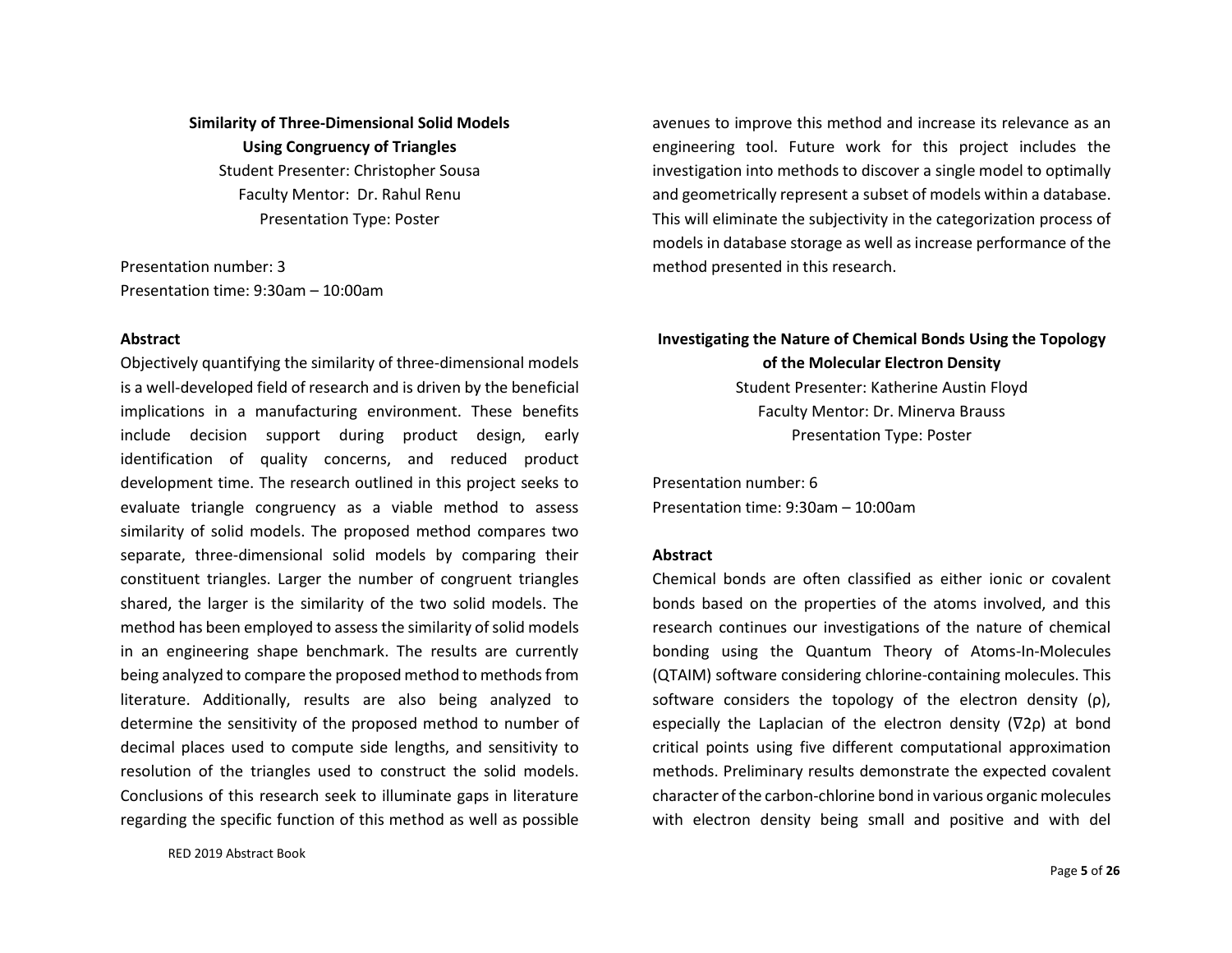squared rho being negative values. Qualitatively, these different methods seem indistinguishable but statistical analyses determine that there are specific differences between some of the methods used to calculate the electron density and Laplacian of the electron density (del squared rho).

#### **Penthaus**

Student Presenter: Wesley Ellis Faculty Mentor: Ms. Allison Steadman Presentation Type: Exhibit

Presentation number: 10 Presentation time: 9:30am – 10:00am

#### **Abstract**

During the performance of The Bacchae I life casted a student's face and made a head as a prop from it. His head was ripped off by the bacchants so I created the head prop.

**Instructions on Implicit Bias and Juror Decision Making**  Student Presenters: Dayna Nyman and Ronkeela Jones Faculty Mentor: Dr. Shannon Smith Presentation Type: Poster

Presentation number: 20 Presentation time: 9:30am – 10:00am

#### **Abstract**

Concerns regarding disparities in conviction rates and sentencing have been documented throughout U.S. history, with research indicating that Black defendants receive longer sentences, particularly when judges have greater discretion in sentencing (Mitchell, 2005). Recently, a jurisdiction in Washington state began providing formal instructions to jury members in some cases in an effort to minimize the impact of implicit bias in jury decision making. Little is known, however, regarding the practical implications of providing such information to jurors. Participants in the present study were randomly assigned to watch a video depicting standard jury instructions or implicit bias instructions prior to reading a criminal case vignette. Preliminary results (N = 77) suggest that participants in the implicit bias condition may be more likely to render a guilty verdict in conditions where the defendant is described as White rather than Black. Data collection is ongoing.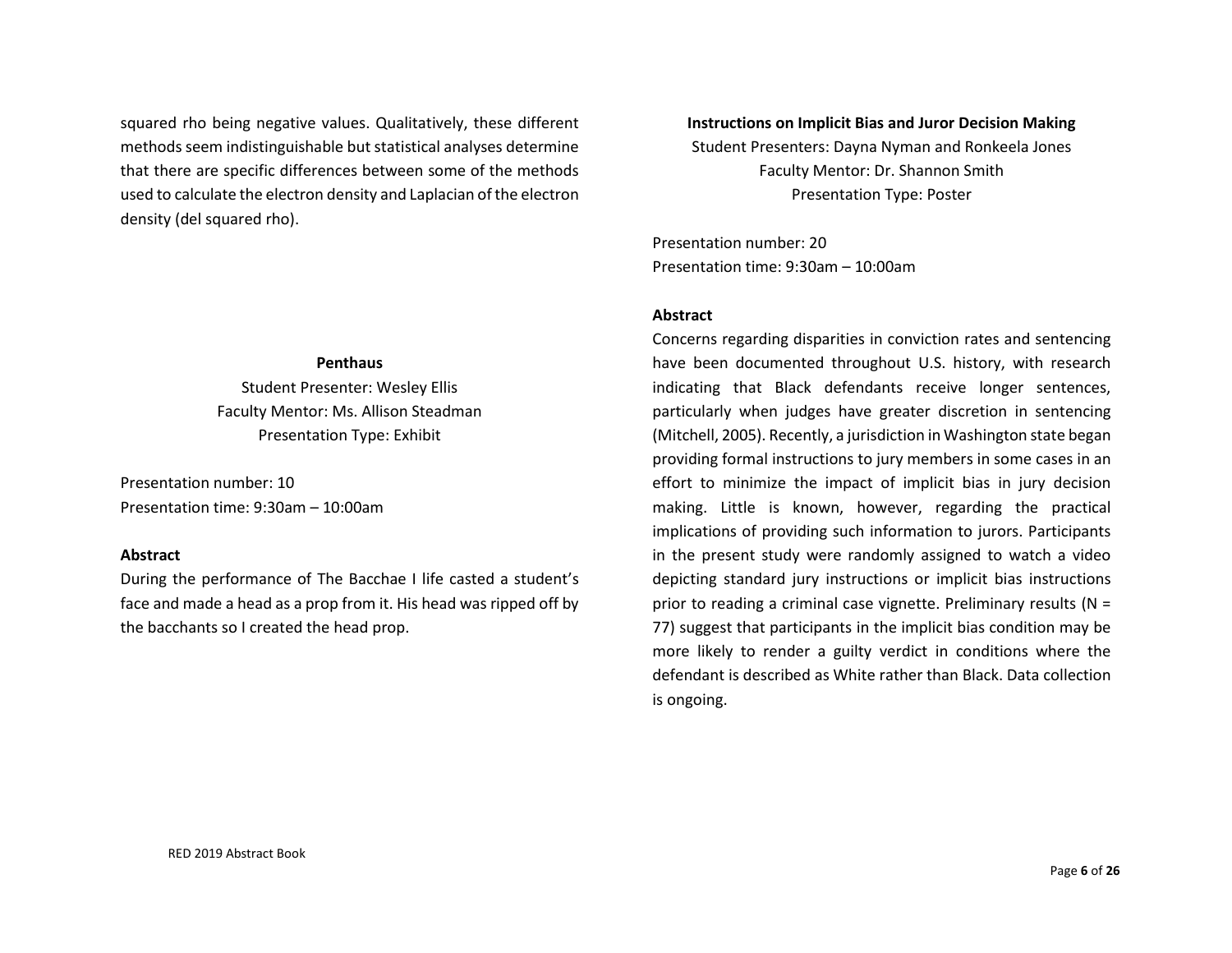#### **On the Zeros of the Dirichlet Eta Function**

Student Presenter: Jared Singleton Faculty Mentor: N/A Presentation Type: Poster

Presentation number: 26 Presentation time: 9:30am – 10:00am

#### **Abstract**

On the Zeros of the Dirichlet Eta Function: It has been proposed that the zeros of the Dirichlet eta Function, \$\eta(a+ib)\$, lie on the critical strip, where \$a=1/2\$. By separating the function into its real and complex parts, we may simplify the problem and focus solely on the real part. Through the Eta functions functional equation we determine that we may equate the real parts of  $\eta(a+i\delta)$ \$ and  $\eta(a+i\delta)$ \$. We then square the real parts and add a trigonometric function, creating an alternating sum on the RHS and the difference of two p-series on the LHS. By using the alternating sum test we determine that the sum must converge. From this we see that the p-series must also converge, which is only possible if \$a=1/2\$. It is then shown how this result applies to the Riemann Zeta Function.

#### **Environmental Biomonitoring Project**

Student Presenters: Loreal Anderson and Terrik Boatwright Faculty Mentor: Ms. Padmaja Rao Presentation Type: Poster

Presentation number: 41 Presentation time: 9:30am – 10:00am

#### **Abstract**

WBS (Wildsumaco Biological Station) Biomonitoring The purpose of this project was to address issues experienced with the current biomonitoring system at the Wildsumaco Biological Station in Ecuador by creating a software solution. The current system has needed constant physical maintenance and has also experienced some data issues. Some of the physical issues that are being faced with the current system are the frequent need to change device batteries, the need to physically collect data storage cards, and the different functional requirements of dissimilar monitoring devices. Some of the data issues that are being experienced by the current system are inefficient data collection and data transfer to FMU, and lack of environmental data collection. The goal of the new system is to have a wireless mesh network of nodes that is capable of working off grid in forested terrain and uploading data. The individual nodes (Raspberry Pi's) will collect and send data (videos, pictures, and environmental readings) to a supervisor node (web app). Another goal of the system is for the data transfer from the supervisor node to FMU to be an automatic process.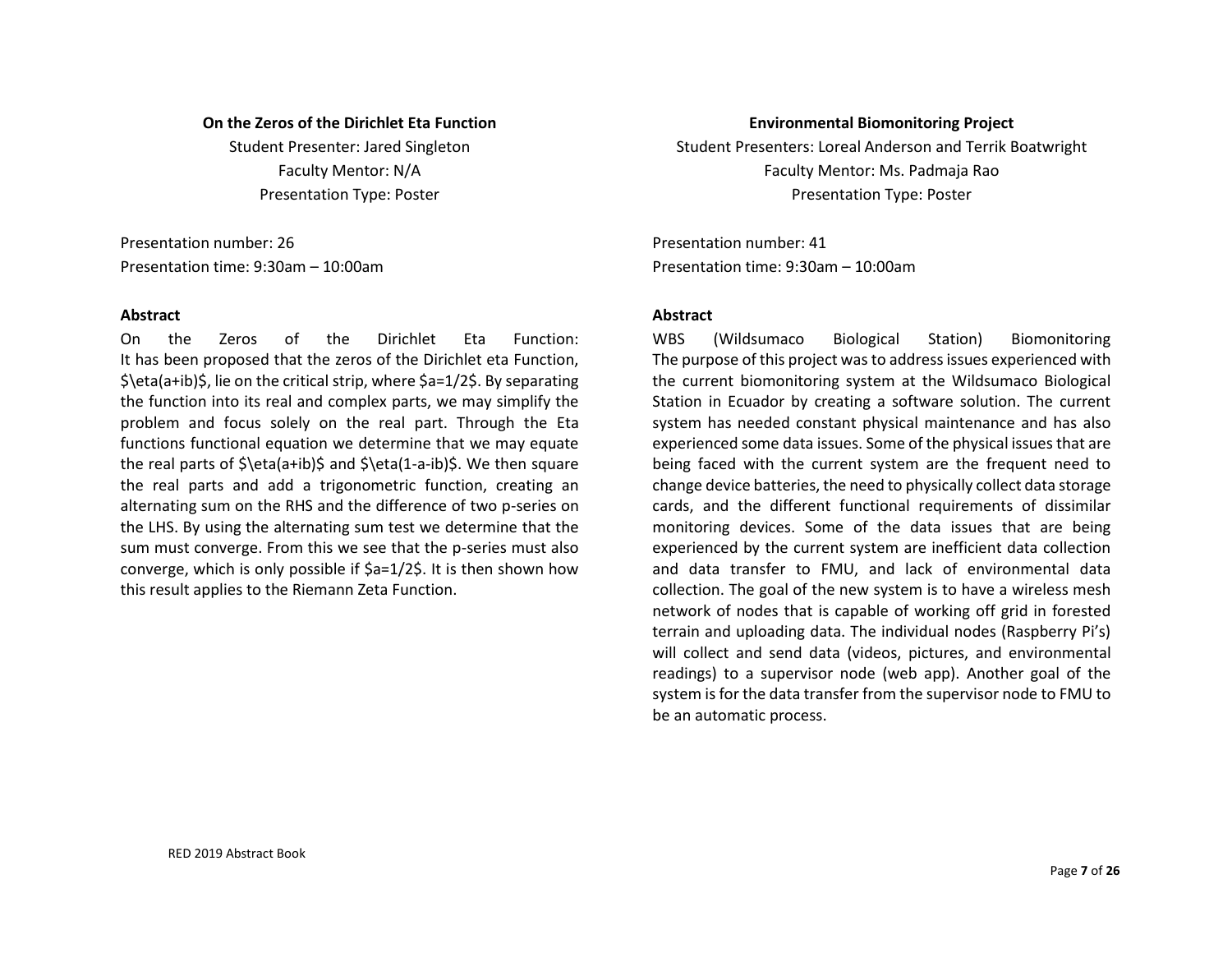#### **Metanalysis of Body Image Interventions for Adolescent**

**Females** 

Student Presenter: Marilyn Cox Faculty Mentor: Dr. Crystal Hill-Chapman Presentation Type: Poster

Presentation number: 31 Presentation time: 10:00am – 10:30am

#### **Abstract**

The purpose of this project is to outline the effect sizes of two main evidence-based body image interventions: Eating Among Teens and The Body Project which have been implemented with females ages 9-16. The interventions examine the effect of the program on body image and body satisfaction in adolescent females. Articles to be included in the meta-analysis are from 2004 to present. Data was collected and results are to be presented.

#### **Effects of Mindfulness Curriculum on ADHD Characteristics: A**

**Pilot Study**  Student Presenter: Ashley Wallace Faculty Mentor: Dr. Crystal Hill-Chapman Presentation Type: Poster

Presentation number: 34 Presentation time: 10:00am – 10:30am

#### **Abstract**

Hyperactivity is a common referral reason for students in schools. The practice of yoga and meditation, both mindful practices, have also begun making way into treatment of hyperactivity symptoms.This study used MindUP, featuring 15 lessons that help students focus their attention, improve self-regulation skills, build resilience to stress, and develop a positive mind-set in both school and life. This study included two African American, 8-year-old, females who completed the MindUP curriculum. Teachers rated the participants on the hyperactivity subscale of the Strength and Difficulties Questionnaire (SDQ) prior to beginning the program and then again after program completion. Results indicated an improvement in the participant's hyperactivity scores on the SDQ. Implementation of mindfulness curriculum may be effective with other students exhibiting hyperactivity.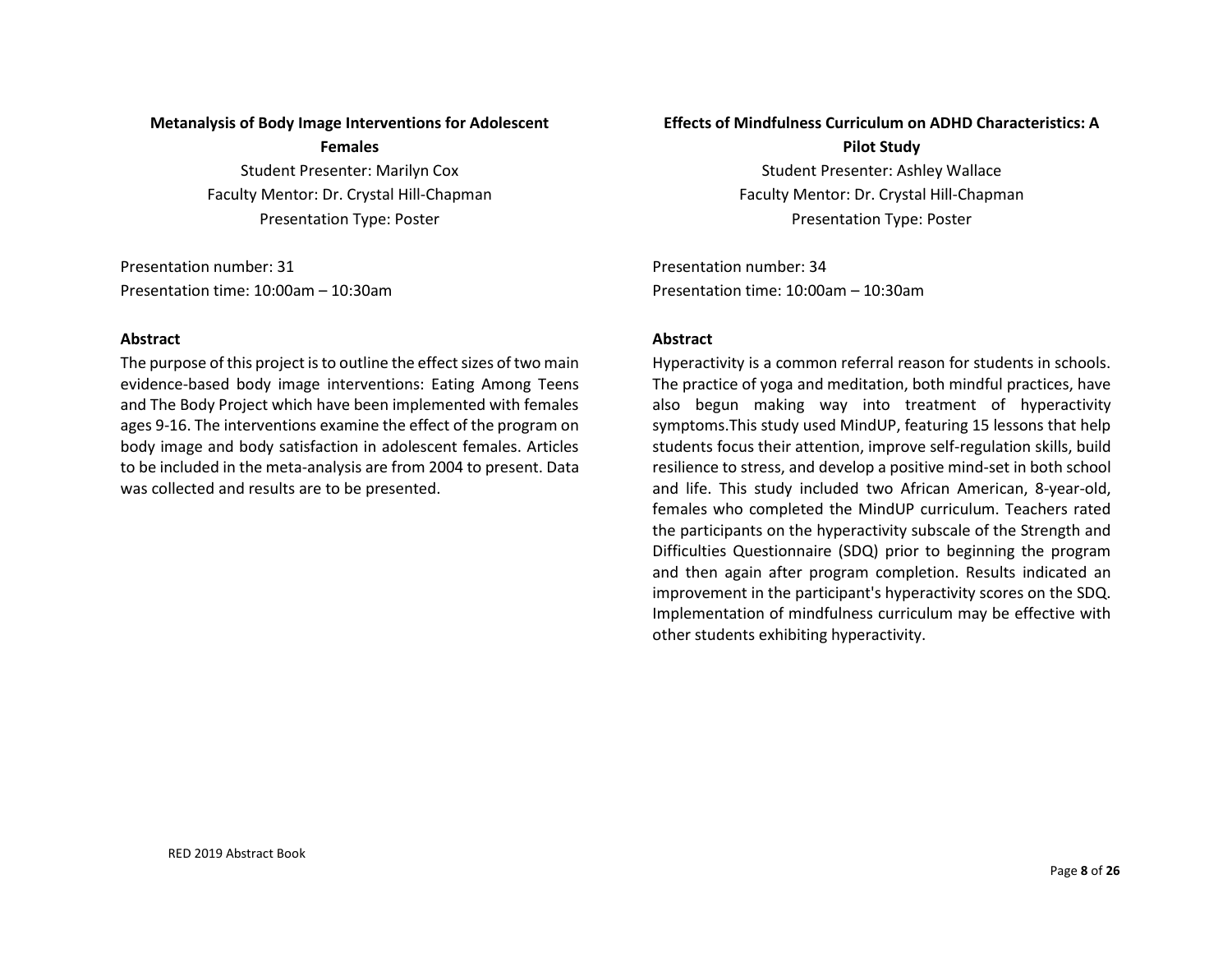## **The Effects of the Handwriting Without Tears Program on a General Education Classroom After Six Weeks of Implementation**

Student Presenter: Elizabeth Harrelson Faculty Mentor: Dr. Crystal Hill-Chapman Presentation Type: Poster

Presentation number: 35 Presentation time: 10:00am – 10:30am

#### **Abstract**

The purpose of this research project is to investigate the influence a research-based, classroom-wide handwriting curriculum has on a general education, first-grade classroom's handwriting skills after six weeks of implementation. Handwriting Without Tears (HWT), the educational program used in this study, is an established handwriting curriculum historically used by occupational therapy practitioners in traditional one-on-one service delivery but also designed for full-classroom implementation and instruction (Olsen & Knapton, 2008). An experimental group, consisting of eighteen first-grade students in one general education class, and a control group, made up of fifteen first-grade students in a separate general education class, are used to derive the conclusion of whether or not a classroomwide handwriting curriculum produces overall benefits and to what extent. Results are to be presented.

#### **Examining Potential Risk Factors for Grade Retention**

Student Presenter: Austin Jones Faculty Mentor: Dr. Crystal Hill-Chapman Presentation Type: Poster

Presentation number: 40 Presentation time: 10:00am – 10:30am

#### **Abstract**

The purpose of this research project is to examine and measure potential risk factors correlated with grade retention in elementary schools. This study was conducted using archival data from one elementary school in the Southeastern United States. Data was obtained for the 2014-2015 school year through the 2017-2018 school year. With this information, teachers may be able to better identify students likely to be recommended for grade retention based on risk factors present. Results are to be presented.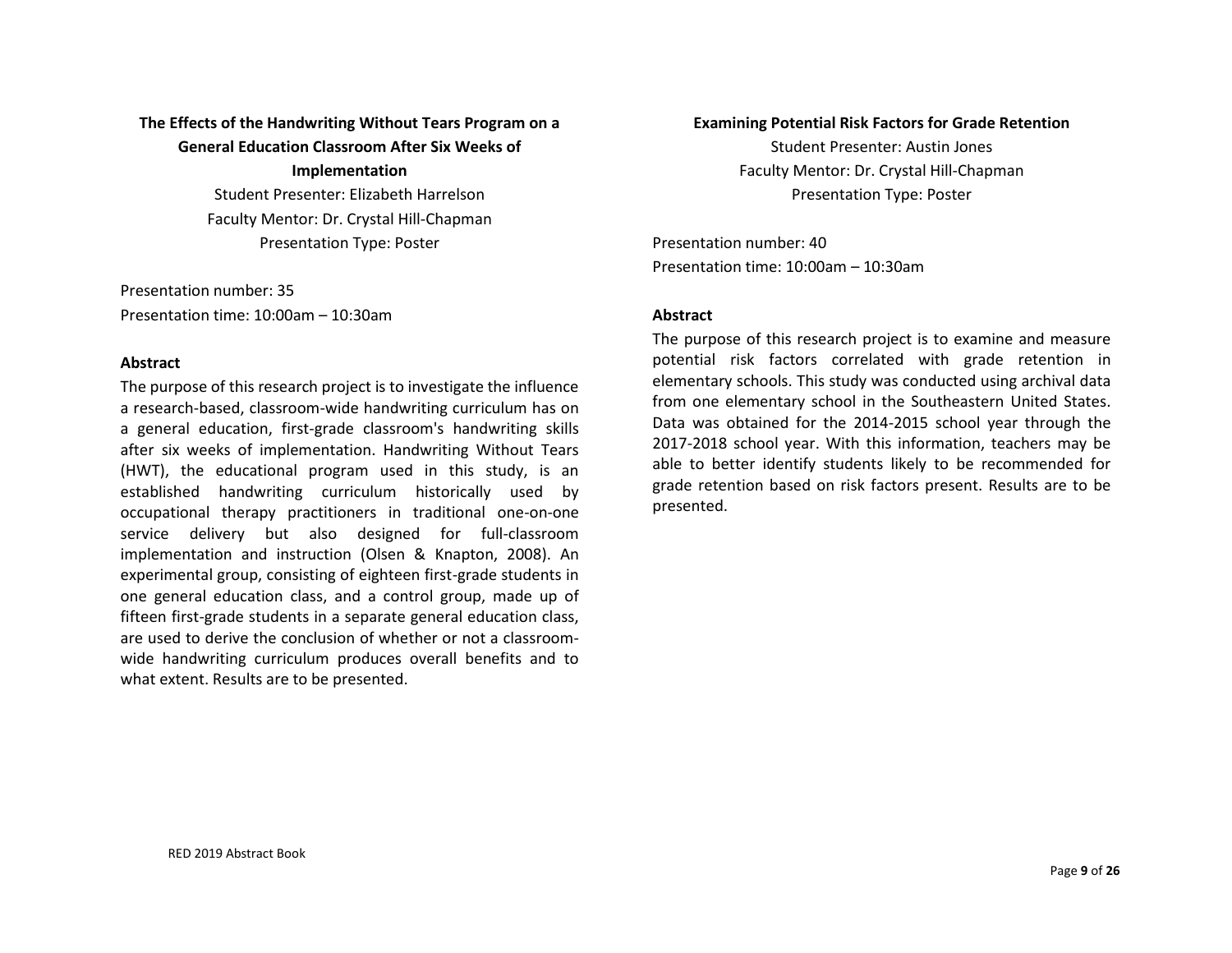#### **Health Companion**

Student Presenters: Matt Harrington, Joshua Lipps, and Patrick Marlowe Faculty Mentor: Ms. Padmaja Rao Presentation Type: Poster

Presentation number: 42 Presentation time: 10:00am – 10:30am

#### **Abstract**

The goal of this project was to use readily available, user friendly technology to achieve improved health care outcomes for medically underserved groups in the Pee Dee region of South Carolina. This group includes rural, elderly, and low-income citizens who have the highest concentration of chronic health conditions in South Carolina. The primary members of the team are computer science students from Pee Dee region who partnered with students from health sciences, marketing, and fine arts.

An app for android-based mobile phones is being developed that will have two main functions: to enable users to search for low or no-cost health resources and to allow users to track key indicators of their overall health, such as blood pressure, blood sugar, cholesterol, weight and vaccinations. This would enable the region's citizens to become engaged in their self-care by communicating effectively with health care providers, thereby improving overall population health literacy and outcomes. This project is being built using Agile methodology with a variation of Scrum project management framework, a novel application in an academic setting. This research project was funded by South Carolina Research Authority from July 1st 2018 to July 1st 2019.

## **The pathogenic concerns of pets in the home in regard to species and animal lifestyle.**  Student Presenter: Cassidy Mahoney

Faculty Mentor: Dr. Lorianne Turner Presentation Type: Poster

Presentation number: 2 Presentation time: 10:30am – 11:00am

#### **Abstract**

This study will examine two main questions: whether feline pets or canine pets create a more pathogenic environment in one's home, and whether outdoor pets cause a significant difference in pathogenic bacteria brought inside the home. It will examine the various bacteria that exist in the typical home, with a focus on the pathogens that pets accumulate in a living space. Consideration of the natural human flora must be compared alongside this, to verify whether the bacteria found are brought forth by pets and if they would actually be harmful to one's health. This analysis will only include canine and feline pets to provide greater focus within the time constraints. Results will be examined to provide knowledge of which bacterial strains are shared between organisms and which may pose a threat to human health.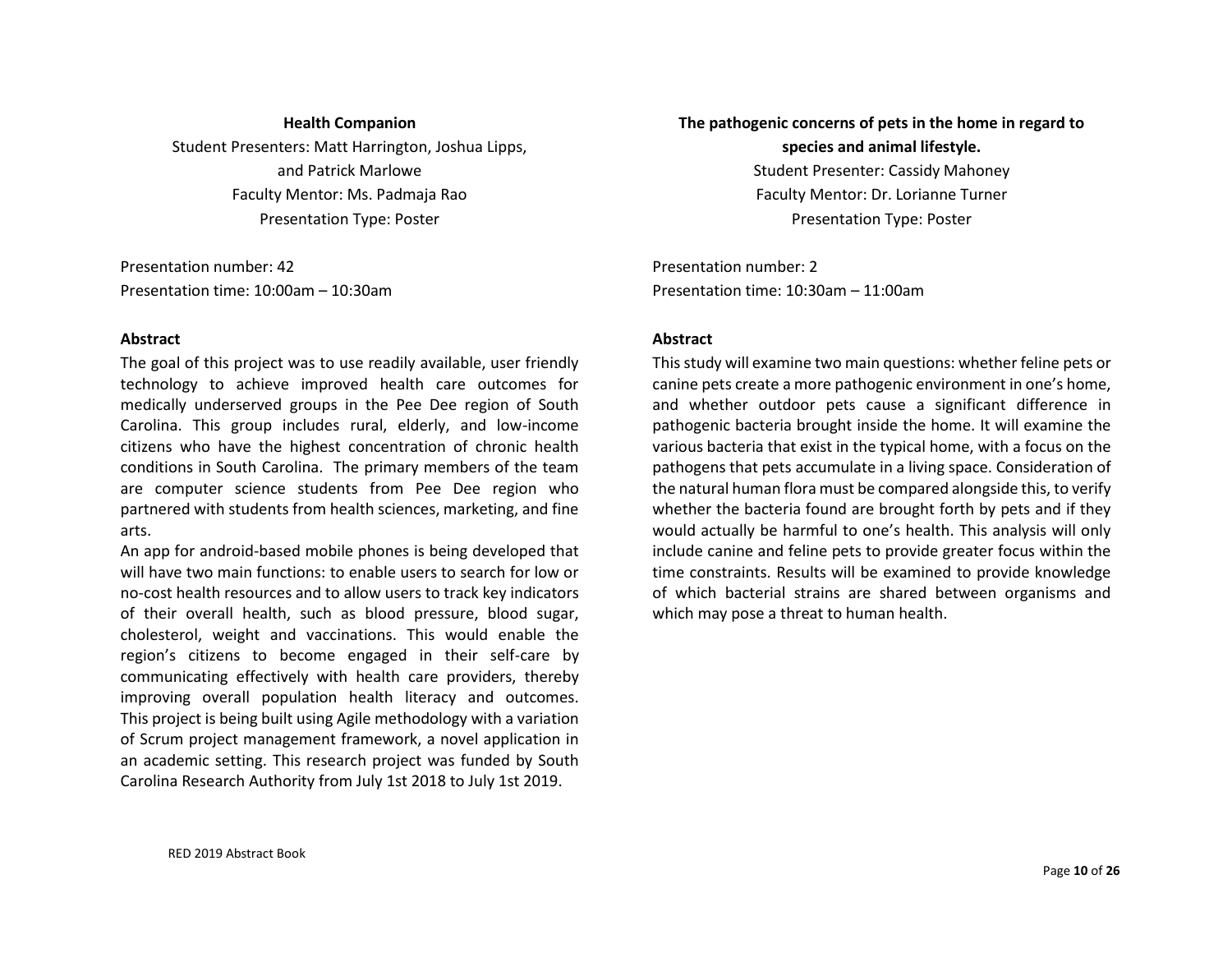## **Singing and lung function: A study on how singing affects lung function in students in a university level choir.**  Student Presenter: Zaira Reyes

Faculty Mentors: Dr. Shayna Wrighten and Dr. Francis Coleman Presentation Type: Poster

Presentation number: 7 Presentation time: 10:30am – 11:00am

#### **Abstract**

Singing has been used in some healthcare settings as a form of treatment; however, there is not a lot of research on the effects singing have on health. In particular, the effects of singing on lung function have been widely understudied. This study investigated the effects of singing on lung function in a population of students from a Chorus 101 class at Francis Marion University. There were 8 subjects who consented to participate in the study. The subjects participated by answering a background questionnaire on their health and previous singing experience. Following the questionnaire spirometric tests that measured their tidal volume, inspiratory reserve volume, expiratory reserve volume and forced vital capacity were performed. The objective was to see if singing improved lung function over time. We hypothesized that singing will improve lung function. The effects of singing on lung function needs further studying to explore the different possible outcomes on pulmonary health. More specifically, there needs to be more information on the possibility of singing being a form of treatment for pulmonary diseases.

#### **Preparation and characterization of adrenal carcinoma cells that**

#### **over-express AC**

Student Presenter: Jessica Lynn Ratliff Faculty Mentor: Dr. Lorianne Turner Presentation Type: Poster

Presentation number: 13 Presentation time: 10:30am – 11:00am

#### **Abstract**

Our goal for this research project is to prepare and characterize the response of mammalian cells that over-express acid ceramidase (AC). Acid ceramidase converts ceramide to sphingosine. Ceramide can be upregulated as a response to stress, leading to apoptosis. When AC is upregulated, excess ceramide produced in response to stress can be converted by AC to S-1-P, which can result in cell proliferation. The mammalian cells being used are adrenal-corticotropic cells or adrenal carcinomas, called H259R. Previous research conducted found that CMV-AC in a previous cell line was silenced over time due to methylation. A new line of cells were created from the control line (H259R-AC-GFP) using the promoter EF1-alpha.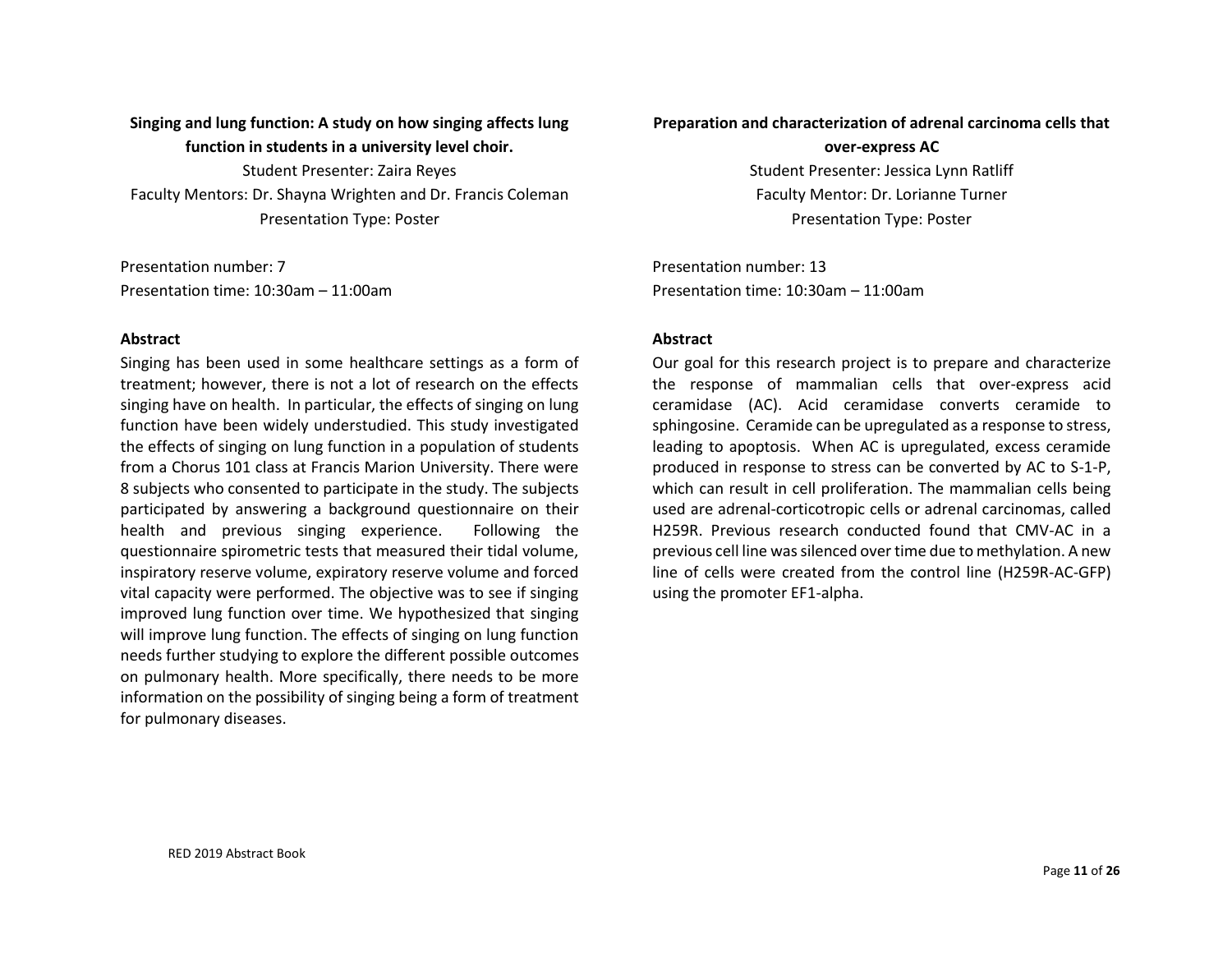#### **Buried Child Production Dramaturgy**

Student Presenter: Emily Bochette Faculty Mentor: Ms. Allison Steadman Presentation Type: Poster

Presentation number: 24 Presentation time: 10:30am – 11:00am

#### **Abstract**

I will be presenting a compilation of research for Buried Child by Sam Shepard. This was originally presented to my script analysis class and I will be expanding upon this binder with a poster presentation.

#### **Herpetological Survey of Marsh Wildlife Management Area**

Student Presenter: Tyler Blake Wright Faculty Mentor: Dr. Jeffrey Camper Presentation Type: Poster

Presentation number: 28 Presentation time: 10:30am – 11:00am

#### **Abstract**

A short-term herpetological survey of Marsh Wildlife Management Area was performed between January 31, 2018 and September 12, 2018. Marsh is a 8,660 acre plot located in Marion County, SC. The tract includes a variety habitat types including river floodplains, hardwoods forest, extensive pine, mixed pine-hardwood forest and diverse longleaf pine. This diversity of habitat is a key feature in the coastal plain of the southeastern United States giving it the most reptile and amphibian species in all of North America with more than 100 species. Interest arose in this area due to its proximity to the Woodbury which has had studies conducted on its premises in past years. This survey was crucial for surveying another public land system to document species and help aid in information to stop the species extinction crisis particularly in herps.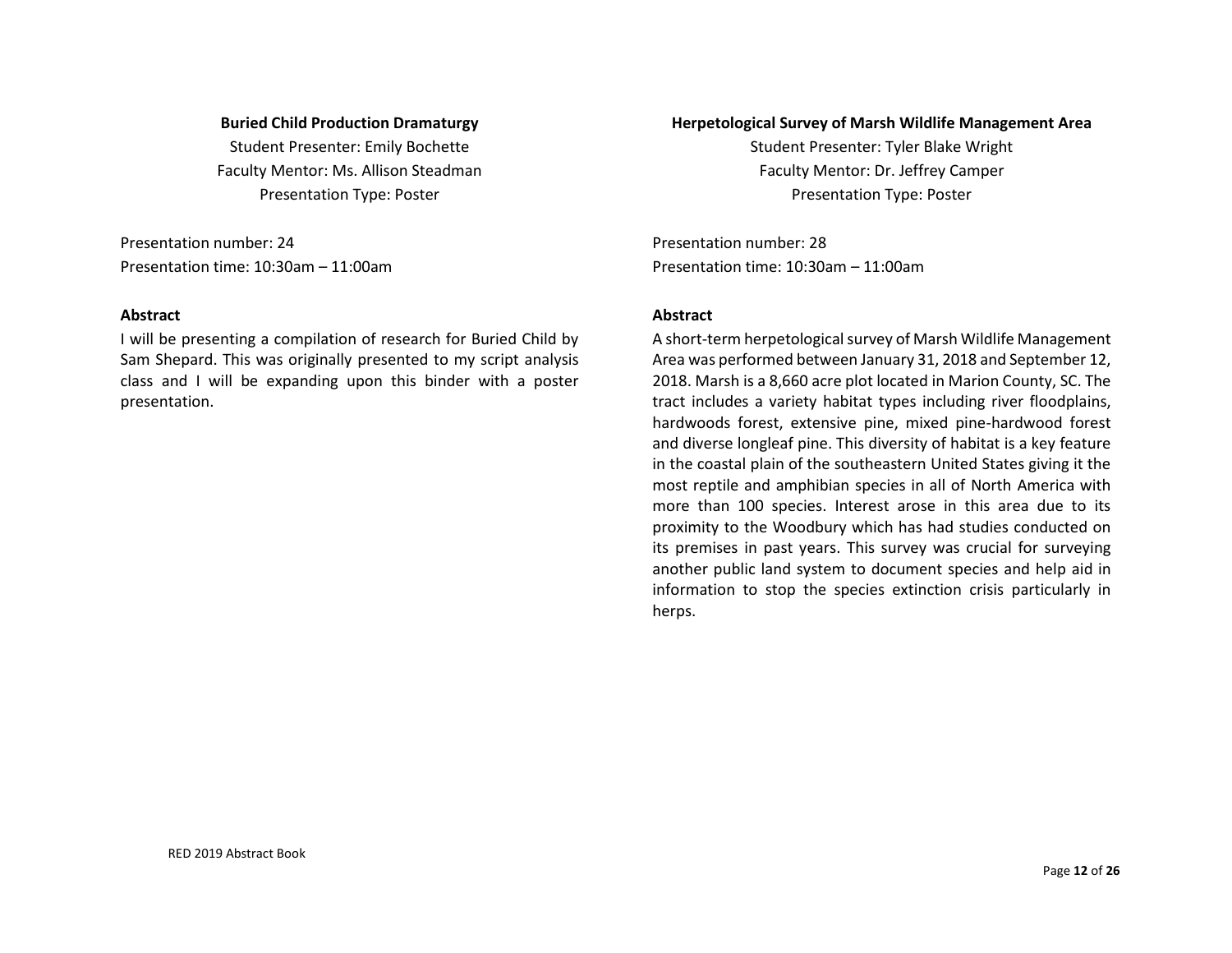#### **Synthesis and Characterization of Nanoprisms, Nanowires and**

**Nanospheres** 

Student Presenters: Rachael Kerr, Laura-Joy George, Philip Mickel, Corbin Witt, and Laquisha Mills Faculty Mentor: Dr. Jennifer Kelley Presentation Type: Poster

Presentation number: 33 Presentation time: 10:30am – 11:00am

#### **Abstract**

Because of the prevalence of nanoparticle technology in biomedical, industrial and environmental applications, it is important to understand how nanoparticles are formed as well as their unique properties. We have synthesized a variety of shapes of nanoparticles: prisms, wires and spheres. Each of these types of nanoparticle was characterized using several techniques such as ultraviolet-visible spectroscopy (UV-vis), Fourier transform infrared spectroscopy (FTIR), powder X-ray diffraction (PXRD), transmission electron microscopy (TEM) and scanning electron microscopy (SEM). The size of our nanoparticles ranged from 15 nm – 200 nm and displayed an array of colors that were dependent on their shape and size. While exhibiting some deviations from expected outcomes, these data confirmed the shapes and structural properties of the nanoparticles.

#### **Lack of Access to Veterinary Care in Rural Areas: Causes, Effects,**

**and Solutions**  Student Presenter: Kendall Berry Faculty Mentor: Dr. Tamatha Barbeau Presentation Type: Poster

RED 2019 Abstract Book

Presentation number: 18 Presentation time: 11:00am – 11:30am

#### **Abstract**

This project is an inquiry into the economic and other reasons for the lack of veterinarians and veterinary care in rural areas, the problems that shortage creates for people and animals, and propose possible solutions. Due to such things as a large incometo-debt ratio, many veterinarians want to go into small animal medicine instead of large or farm animal medicine, and they also want to live in cities. Along with living in cities, many veterinarians want to work in large practices so that they do not have to work as many hours during the day and have less time on call. This leads to a shortage of veterinarians in rural areas, including the Pee Dee. This shortage leads to problems such as the spread of zoonotic diseases and parasites from animals to humans, an abundance of easily treated health problems in animals, overpopulation of animals, and lack of access for people whose animals are in need of veterinary care. Along with the shortage of veterinarians, many people cannot afford to have a veterinarian see their animals. Some of the possible solutions to this problem is to have existing rural practices increase their salary and benefits of new veterinarians that are getting hired, have lower tuition for veterinary students while they are in veterinary school, encourage veterinary schools to recruit students from rural areas that have an interest in large animal medicine and mixed animal medicine, and to have government programs that encourage veterinarians to work in rural areas.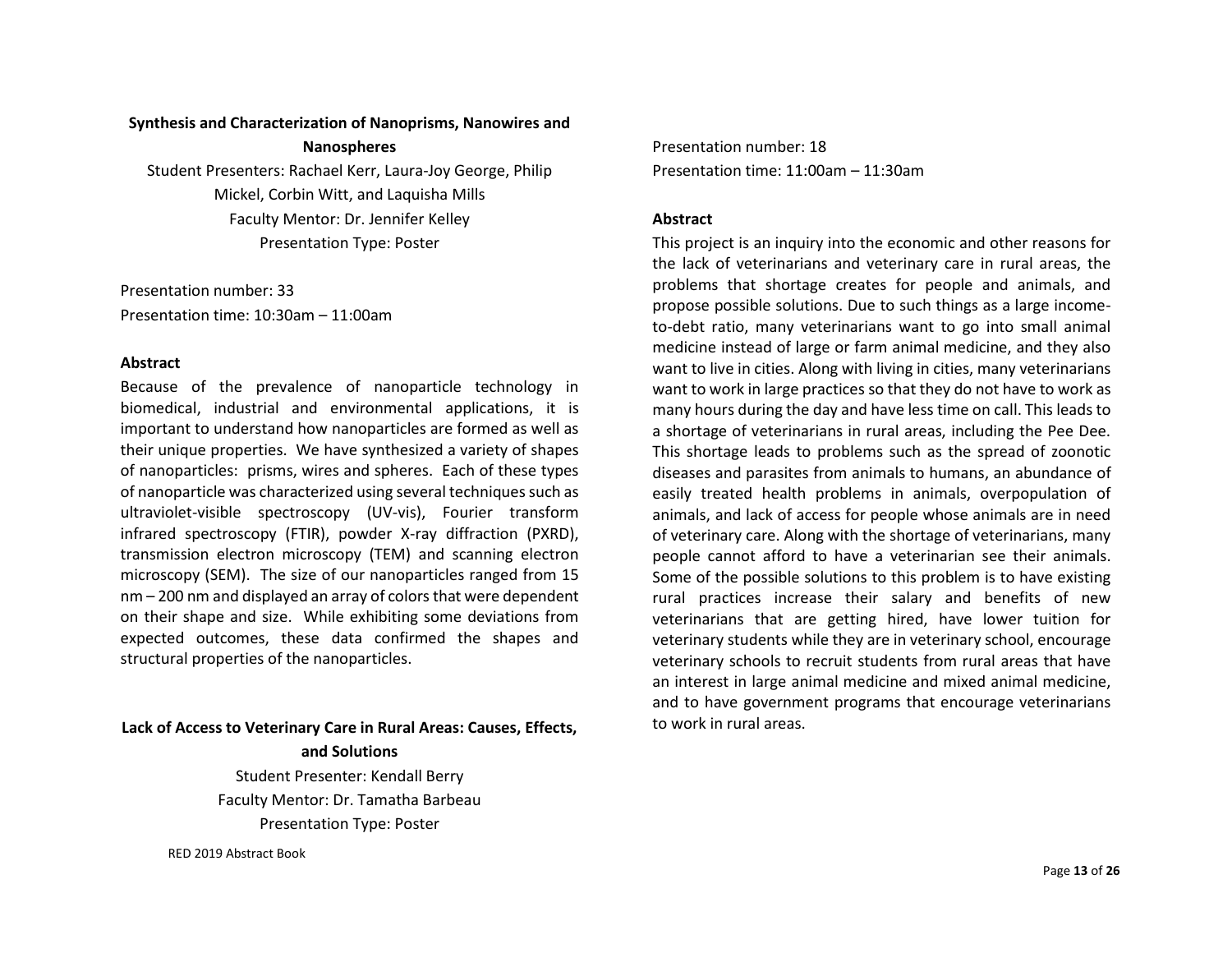#### **Investigating Transduction Efficiencies of Gene Therapy Vectors**

Student Presenter: Luke Fennell Faculty Mentor: Dr. Jennifer Lyles Presentation Type: Poster

Presentation number: 27 Presentation time: 11:00am – 11:30am

#### **Abstract**

Gene therapy is a cutting-edge technique used to treat genetic disorders by introducing a functional copy of a mutated or absent gene. This type of treatment requires a vector for delivery of the functional gene, and among the most successful gene therapy vectors is Adeno- associated virus (AAV). Gene therapy using AAV vectors has demonstrated tremendous success over the last decade, including the approval of the first commercially available gene therapy treatment for clinical use. AAV vectors are known for their long-term persistence following a single administration of the vector, a property that is critical to the success of the therapy. A potential barrier to long-term persistence is the initial entry of the vector into the host cell. It is known that different "serotypes" of AAV have different affinities for various cell types. Traditionally, AAV-2 has been the most widely used and widely studied serotype. However, it has been demonstrated that alternative serotypes may have greater affinities for certain cell types than AAV-2, resulting in greater transduction efficiency and ultimately a greater therapeutic effect. As a result, the field has shifted towards the use of alternative AAV serotypes depending on the target tissue – for example, AAV-9 is now used to target hepatocytes (liver cells). Additionally, AAV vectors may contain either singlestranded (ss) or self-complementary (sc) genomes. The configuration of the vector genome upon nuclear entry has also been shown to have an effect on transduction efficiency. While

RED 2019 Abstract Book

preliminary data demonstrates that both the vector serotype and genome configuration affect transduction efficiency, there is still much characterization that needs to be done. Characterizing the transduction efficiencies of each AAV serotype in common laboratory cell lines and cataloging this information will aid in establishing a vector "toolkit". Researchers and clinicians will be able to use this information to ensure that the most suitable vector is being used for the appropriate target tissue or cell line in order to maximize transduction efficiency and therapeutic effect. Specifically, the transduction efficiency of AAV-DJ—a newly engineered serotype of AAV with a hybrid capsid derived from eight serotypes—is being investigated in several mammalian cell lines, including HEK293 cells (human), HeLa cells (human), and C2C12 cells (mouse). AAV-DJ is currently a leading candidate for liver gene therapy.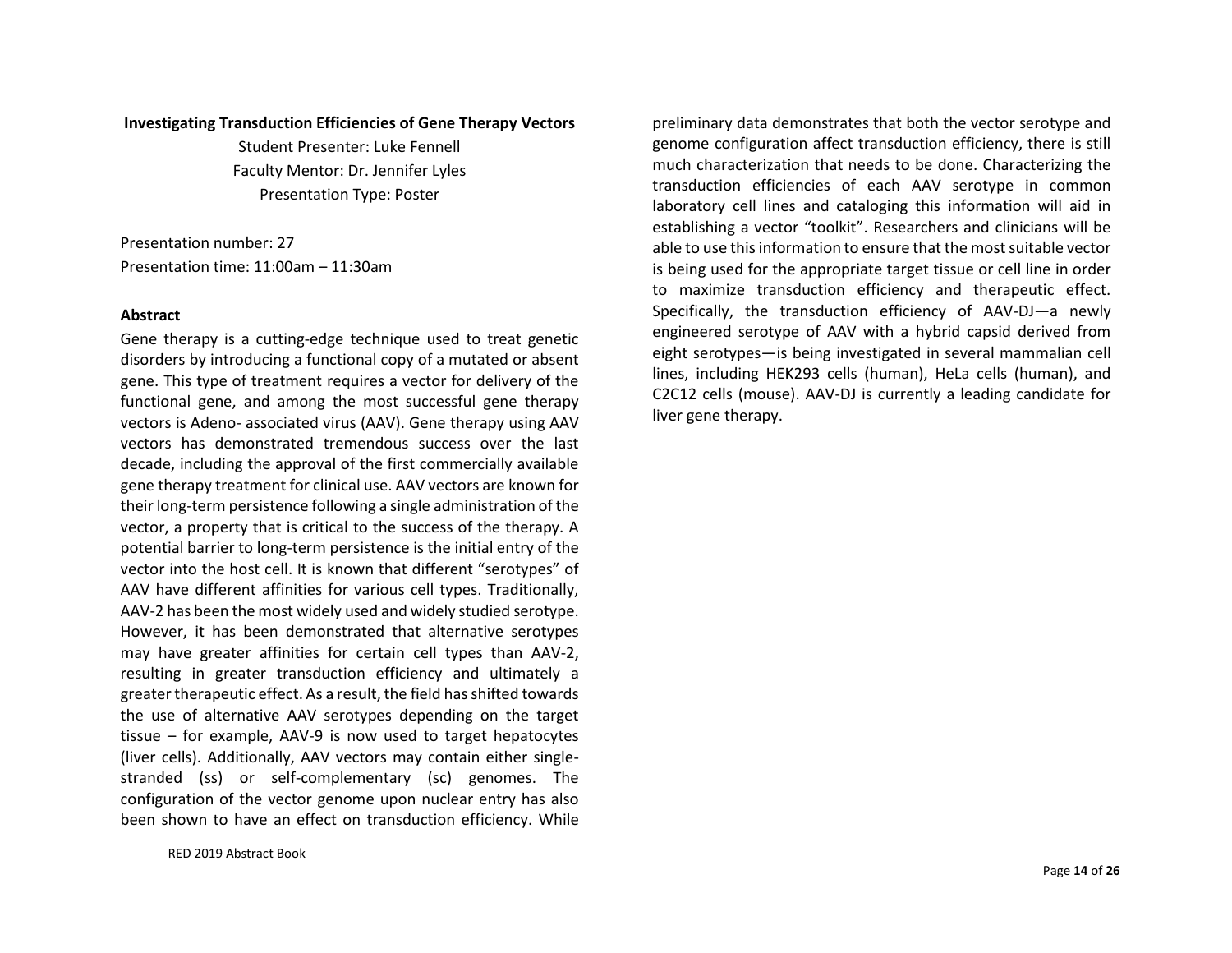#### **Factors Influencing Retention Rates Across 142 Postsecondary**

**Institutions**  Student Presenter: Zachary Middleton Faculty Mentor: Dr. Minerva Brauss Presentation Type: Poster

Presentation number: 37 Presentation time: 11:00am – 11:30am

#### **Abstract**

On average, retention rate is 70.49% with a standard deviation of 10.9 across 142 postsecondary institutions in the Southeastern United States. The purpose of this study was to discover if there exists significant factors that influence retention rate. The data for this study was collected from the National Center for Education Statistics or NCES. The NCES uses the Integrated Postsecondary Education Data System or IPEDS. We used SPSS statistical package to examine the data and determine the results of this study. Using step-wise linear regression, the study showed that factors such as graduation rate BA/BS degree within 6years, ACT English 75th percentile score, and percent of students who did not receive Pell Grants or Subsidized Stafford Loans influenced retention rates.

#### **Empathy, the Autism Spectrum and Risky Behavior in a**

**Community Sample**  Student Presenter: Caroline Coke Lawson Faculty Mentor: Dr. Teresa Herzog Presentation Type: Poster

Presentation number: 1 Presentation time: 11:30am – 12:00pm

#### **Abstract**

Autism spectrum disorder (ASD) involves a central deficit of diminished social processing. However, all people may display a range of abilities along an empathizing-systematizing spectrum, with empathizing (i.e., sensitivity to social cues) is at one end, and systematizing (i.e., facility with technical information) on the other (Baron-Cohen, 2009).

The current study ( $n = 350$ ) applied the empathizing-systemizing theory to two areas of behavior that have relations to social behavior: Risk-taking and emotion regulation. We replicated previous research that high systematizers reported engaging in fewer risky behaviors than empathizers (Ramos, Boada, Moreno, Llorente, & Parellada, 2013). We extended this to show that they also scored lower on sensation seeking. Moreover, on two subscales of a measure of emotion regulation, participants higher on empathizing showed greater situational awareness of social situations while systematizers were higher on emotional control.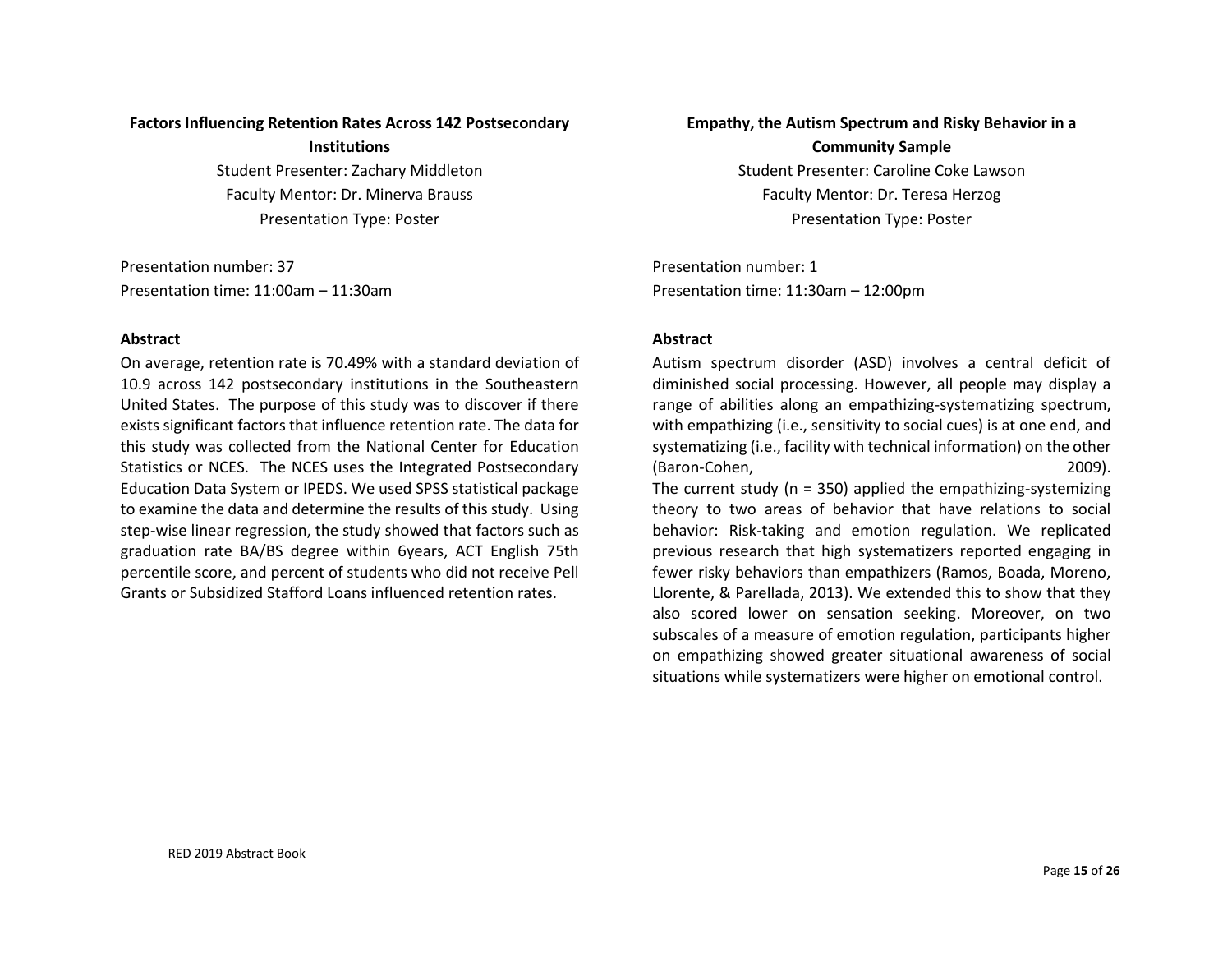#### **Identifying the fungal symbiont of** *Neottia bifolia*

Student Presenter: Andrew Westfall Faculty Mentor: Dr. Jeremy D. Rentsch Presentation Type: Poster

Presentation number: 15 Presentation time: 11:30am – 12:00pm

#### **Abstract**

Mutualism is an integral part for the survival of a multitude of species and is observed in at least ninety-five percent of angiosperms. The most common type of plant mutualism is an association with fungi known as arbuscular mycorrhizae. This association, of fungi in the plant roots, increases the plant root's surface area. This increased surface area allows the plant to obtain additional water and nutrients; in turn, the plant feeds the fungus. The family Orchidaceae heavily depends on this mutualism for germination and more, depending on the species. The Southern Twayblade, *Neottia bifolia*, is a rare orchid found in the United States and Canada. Because of its rarity and peculiar habitat, few scientific studies have been completed on it. Most orchids species documented so far have only had a mutualistic relationship with one species of fungus at a time. However, preliminary research on N. bifolia has failed to reveal the identity of this fungal symbiont conclusively. Preliminary research has been largely confined to DNA extraction, PCR, and gel electrophoresis. Normally, these methods would suffice in amplifying the locus for one species, but conducting these procedures revealed a larger than average band, implying the presence of multiple fungi in the genomic DNA extraction. Therefore, we propose to use cloning techniques with Escherichia coli to isolate and sequence each amplicon individually and identify the fungal symbiont; separating it from potential contaminants. Sequencing revealed that the DNA of the fungal

symbiont belonged to clade B of the genus Sebacina, and the remaining DNA that was present belonged to *Neottia bifolia*.

> **Does Economic Integration Affect GDP**  Student Presenter: Matthew Bainbridge Faculty Mentor: Dr. Caroline S. Padgett Presentation Type: Poster

Presentation number: 23 Presentation time: 11:30am – 12:00pm

#### **Abstract**

Brexit, or the proposed exit of Britain from the European Union, is at the forefront of today's political and economic debate. Economic Integration has long been considered by Economists to provide enormous benefits to participants, beginning with the simple trade models of David Ricardo in the 1800s. However, the recent desire of the UK to exit casts doubt on whether the public supports these conclusions. This study will utilize a panel data set of EU countries from 1995-2017 to investigate the benefits of integration on GDP. This paper uses the EU as a natural experiment of full integration (or full political union) to test the effects of adding new countries into the EU, on the incoming members and the existing members to see whether this has benefited the EU overall.

RED 2019 Abstract Book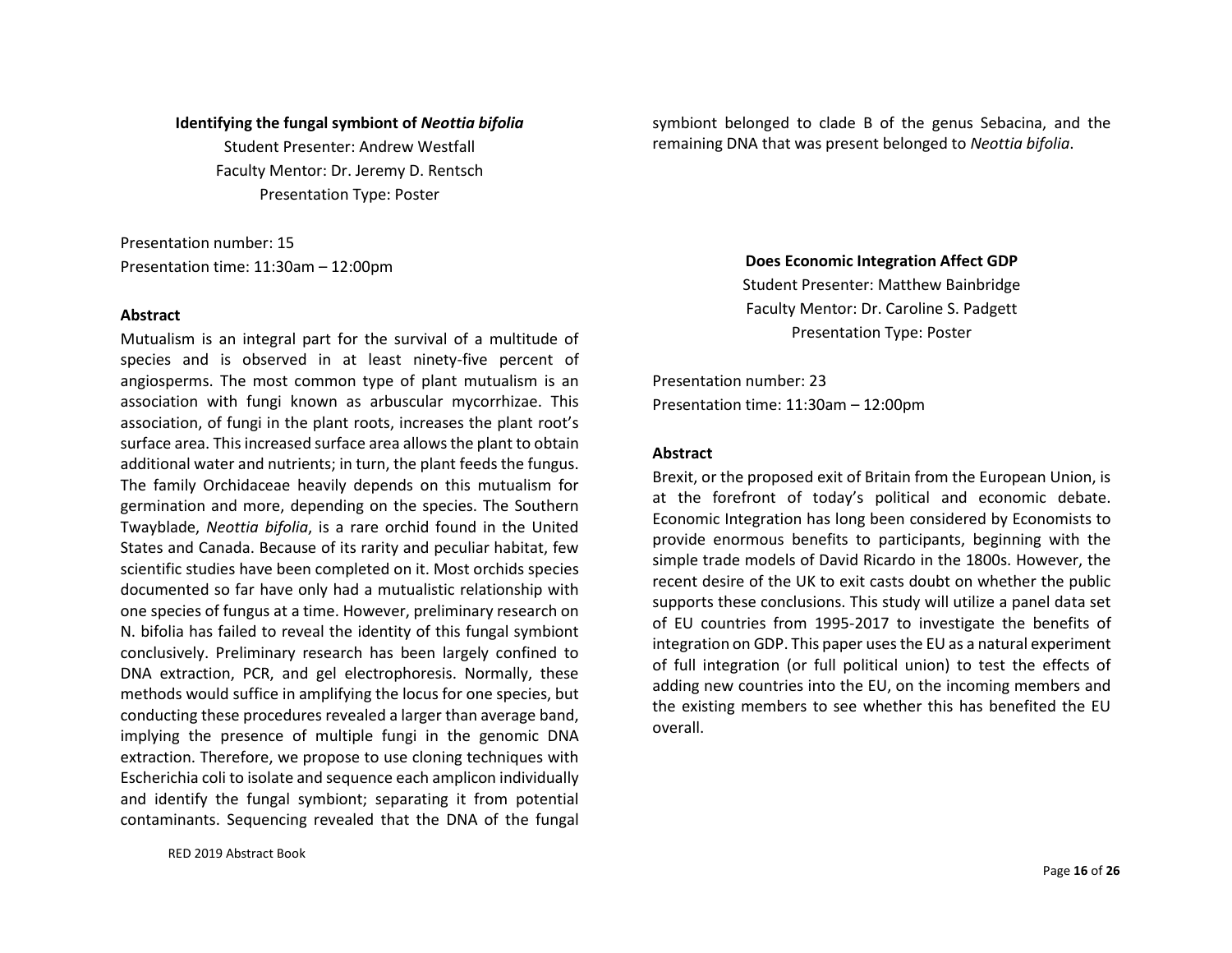#### **Maternal Health and Obstetric Care Access**

Student Presenter: Tyler Davis Faculty Mentor: Dr. Caroline S. Padgett Presentation Type: Poster

Presentation number: 29 Presentation time: 11:30am – 12:00pm

#### **Abstract**

Numerous studies have been conducted on the infant mortality rate around the globe. While it is important, it also can show us how the mothers of these infants are also being affected. The purpose of this study is to determine if and how the current healthcare system affects maternal health in rural South Carolina. A meta-analysis study was conducted analyzing the links between the infant mortality rates for each county of South Carolina and data from the hospitals in South Carolina to determine how mothers are affected. The possible policies and solutions to resolve this issue are also discussed.

In non-metropolitan, or rural, areas of the state where there is no or reduced access to healthcare present, more health issues tend to be present than in regions where there is access to healthcare. This study examines, through the lens of infant mortality and its factors, the relationship between healthcare and how other factors may be impacted by healthcare. These factors come from not only a health standpoint but also a social and economic standpoint. Through this study, the research question, "How does the lack of access to healthcare affect maternal health in rural South Carolina?" is answered.

## **Sequencing and assembling the Chloroplast genome of** *Neottia bifolia* Student Presenter: Caroline Shelley Faculty Mentor: Dr. Jeremy D. Rentsch Presentation Type: Poster

Presentation number: 38 Presentation time: 11:30am – 12:00pm

#### **Abstract**

Chloroplasts have non-recombining genomes and possess a uniparental mode of inheritance. Sequencing the chloroplast genome provides significant insights into the genetics of photosynthetic organisms. Populations of *Neottia bifolia*, the rare Southern Twayblade, have been discovered on the property of Francis Marion University. Much about the ecology and phylogeography of this species remains a mystery. For example, a closely related species, Neottia nidus-avis, is a mycoheterotrophic plant that lacks leaves and parasitizes its historic fungal symbiont for carbon resources. Along with the evolution of mycoheterotrophy came the loss of several chloroplast genes critical for photo- synthesis. While *Neottia bifolia* appears to be autotrophic, comparative genomics tools could help us identify missing genes in the chloroplast genome if the species is in the early stages of mycoheterotrophy. Further, sequencing the chloroplast genome will provide valuable markers to use as a population genetics resource. Here, we present the results of full chloroplast sequencing using a series of 16 long polymerase chain reactions. Reactions were pooled for Illumina DNA library prep and sequenced using a MiSeq nano flowcell. A reference-based assembly using the chloroplast genome of Epipactis veratrifolia was performed in Geneious 11.1.3, using the Geneious assembler.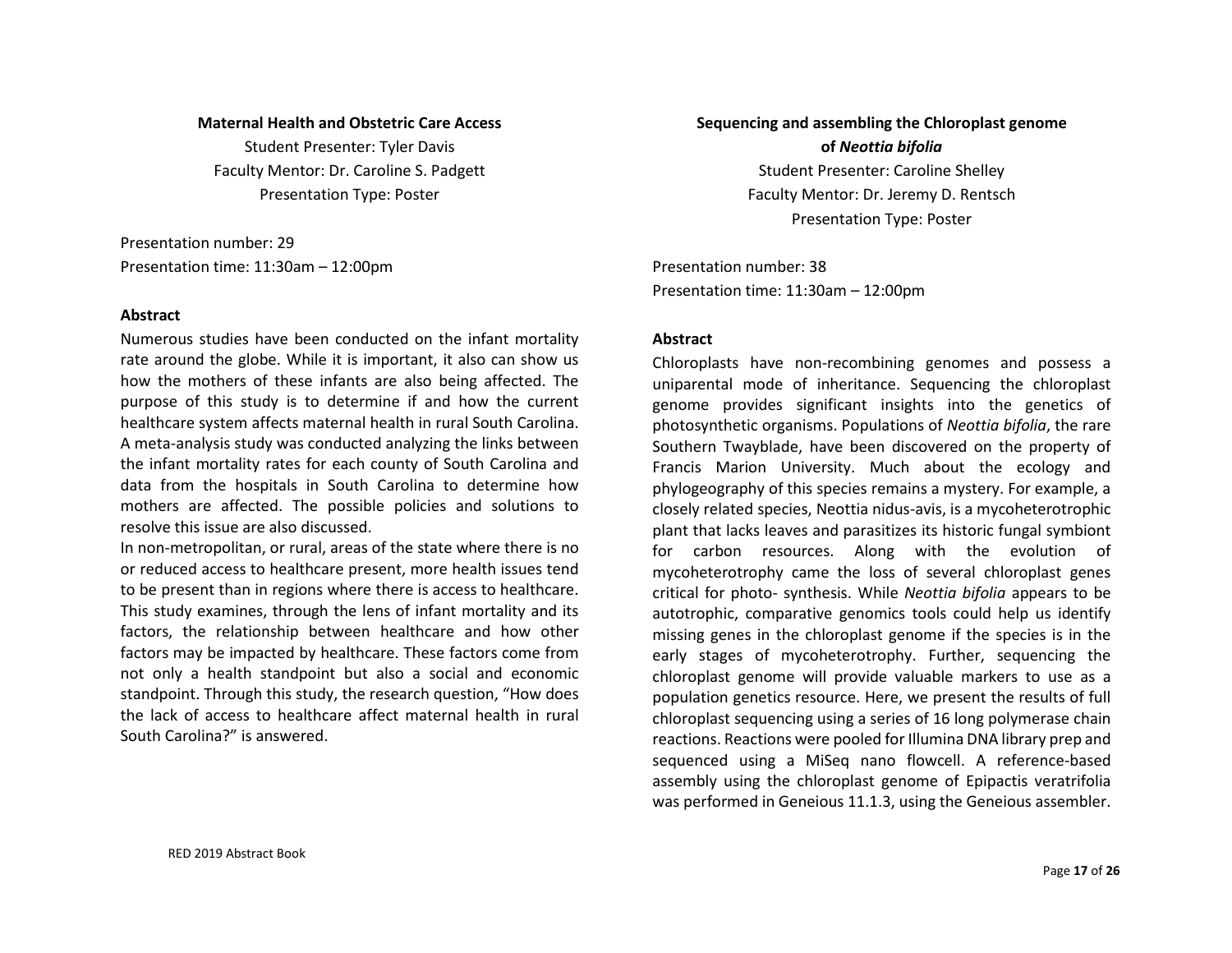#### **Data-Driven Conceptual Design using Historical Knowledge**

Student Presenter: Shikhar Chodha Faculty Mentor: Dr. Rahul S. Renu Presentation Type: Poster

Presentation number: 5 Presentation time: 12:00pm – 12:30pm

#### **Abstract**

The engineering design process is iterative and can be repeated at any phase. These iterations increase the cost of product development and can be reduced by early stage resolution of issues. In early stages of engineering design, concepts are developed by analysing functionalities required. Solutions for achieving all required functions are combined to form a concept. This process of identifying and combining solutions for different functions is conducted systematically using morphological matrices. These matrices list functions as rows and every corresponding column lists a solution for achieving the function. Multiple possible solutions can be generated by navigating through this matrix and selecting and combining one or more solutions from each row.

While morphological matrices present a systematic method of identifying and combining solution principles, they have some disadvantages. First, the number of possible combinations can be very large. And, second, the compatibility of solution principles is not guaranteed. To counter these issues, this research proposes the use of historical designs to populate a morphological matrix and use related data to eliminate infeasible combinations. By reusing historical designs, we hypothesize that issue resolution can be conducted in the early stages of design, leading to reduced product development costs and time. This hypothesis will be tested and verified in the coming months.

## **Modeling Strategic Make, Buy, or Repair Decisions in Spare**

**Parts Supply Chains**  Student Presenter: Dante E. Ahquin Faculty Mentor: Dr. Brett A. Shields Presentation Type: Poster

Presentation number: 16 Presentation time: 12:00pm – 12:30pm

#### **Abstract**

Strategic decisions in spare parts supply chains have significant implications within the supply chain configuration. As advanced manufacturing techniques become more readily available, the ability to repair failed critical components is prominent. To date, no research has considered repairing parts integrated with makeor-buy decisions. Here we formulate a mixed-integer linear programming model that decides the number of machines purchased, production levels for new components, procurement of parts from suppliers, and repairs of failed components. The objective of the math model is to minimize the cost of satisfying critical spare parts demand over a long-term planning horizon.

RED 2019 Abstract Book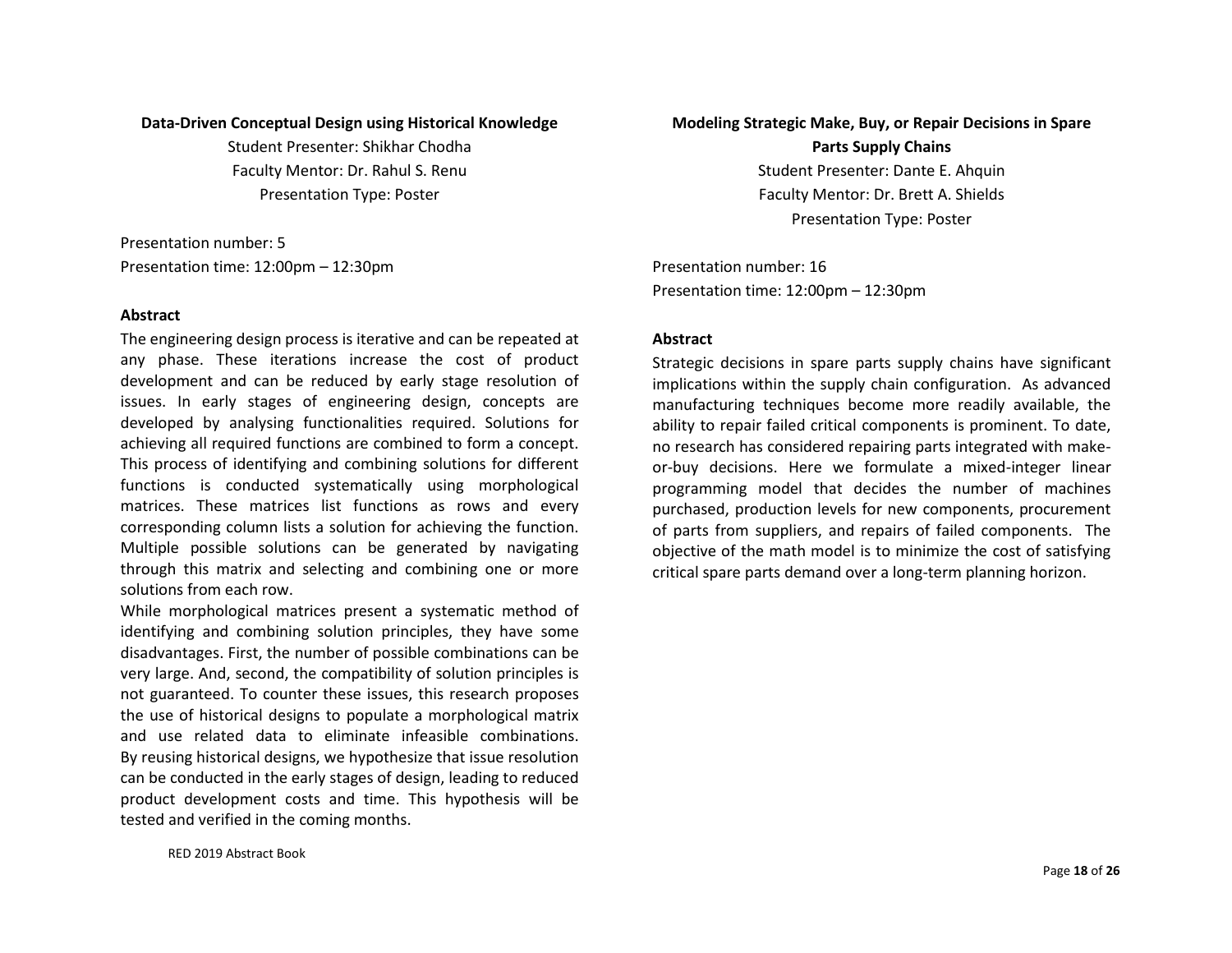## **Extraction, Isolation, and Comparative Analysis of** *M. smegmatis*

**and** *E. coli* **bacteriophages**  Student Presenter: Jack Slade Evans II Faculty Mentor: Dr. Timothy E. Shannon Presentation Type: Poster

Presentation number: 21 Presentation time: 12:00pm – 12:30pm

#### **Abstract**

This project aims to extract and comparatively analyze antagonistic bacteriophages targeting *Escherichia coli* and *Mycobacterium smegmatis* bacteria. The experiment is a continuation and modification of previous work done to presumptively test the presence of *Helicobacter pylori* bacteriophages contained within probiotic kefir solutions. The change in hosts and desired phages was made due to the ease of cultivation and similar implications of phage isolation. Given that bacteriophages have been identified that prey upon both species, the project will be working on the hypothesis that *E. coli*-specific bacteriophages exist within a variety of soil-exposed environments and therefore be compared to a soil-derived, local *M. smegmatis* mycobacteriophage due to the assumption that mammalian phage introduction occurs orally  $-$  or in the specific case, via livestock animals' vegetation-based diets. Consequently, the ultimate goals of this experiment are to: extract *E. coli*-specific bacteriophages from locations rich in mammalian fecal matter, to extract *M. smegmatis*-targeting mycobacteriophages from a local soil sample, isolate said viral particles, and conduct a comparative analysis on their capacities to create plaques on their respective hosts.

#### **Brain Waves and Symetry Perception**

Student Presenters: Hallsy Kellar, Madison Cox, Zachary Gerrald, and Eric Henderson Faculty Mentor: Dr. Jesse Sargent Presentation Type: Poster

Presentation number: 32 Presentation time: 12:00pm – 12:30pm

#### **Abstract**

Previous behavioral research has shown that symmetrical patterns are easier to remember (the symmetry effect). Electroencephalography (EEG) studies have shown that perception of symmetrical compared to random patterns is associated with a specific difference in electrical activity in the brain (SPN). The current study asked if this symmetry related brain response (SPN) occurs when people are not just perceiving symmetrical patterns but also trying to remember the locations of the elements. If so, does the magnitude of the SPN track spatial memory accuracy. We recorded EEG from 20 participants while they saw patterns of squares on a screen for 3 s and then immediately had to click on where the squares had been. We showed that the SPN occurs during a memory task but that it does not track behavioral performance.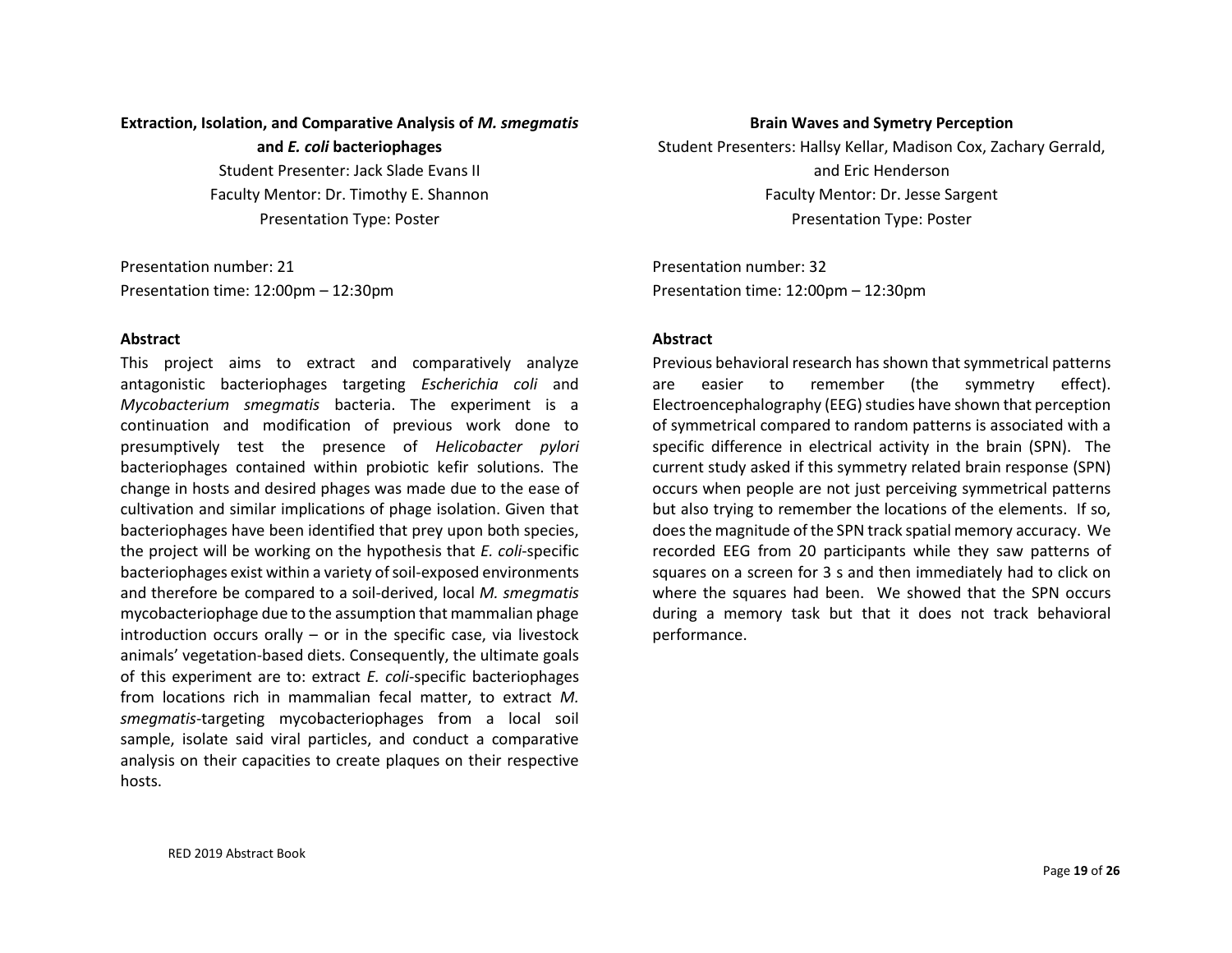#### **Modeling Feral Cat Populations at Francis Marion University**

Student Presenter: Elizabeth Brooke Haywood Faculty Mentor: Dr. Nicole Panza Presentation Type: Poster

Presentation number: 39 Presentation time: 12:00pm – 12:30pm

#### **Abstract**

Managing feral and semi-feral cat populations has posed a difficult problem to ecologists and animal-lovers alike. Many college campuses often become home to feral cat populations due to abandonment by students and the surrounding communities, coupled with the quick reproduction rate of cats. Trap-neuterrelease (TNR) has been suggested as an ethical method to diminish feral cat populations by trapping feral cats and preventing them from being able to reproduce before re-releasing them back into the population. This project specifically models a TNR program on Francis Marion's population of semi-feral cats.

## **Developing an Optical Activity Laboratory Experiment for Instrumental Analysis**

Student Presenter: Deannah Neupert Faculty Mentor: Dr. Kristofoland Varazo Presentation Type: Poster

Presentation number: 11 Presentation time: 12:30pm – 1:00pm

#### **Abstract**

An optical activity lab has been developed for Instrumental Analysis Laboratory course, Chemistry 303, to explore specific rotation and Biot's Law. Optical activity is important in organic chemistry laboratories, but is also important in analytical labs. We investigated the dependence of the optical rotation of solutions with the concentration with the optically active compounds Beta-D-lactose and d-tartaric acid according to Biot's Law. We first analyzed the solutions on an older, student polarimeter but our results did not agree well with literature values. We then switched to using a Vernier Polarimeter and achieved good results,  $\pm$  1 degree. With or results and established procedure, we have a good start to an optical activity lab for Instrumental Analysis. This experiment stresses the importance of both organic chemistry and analytical chemistry as a part of an undergraduate's laboratory experience.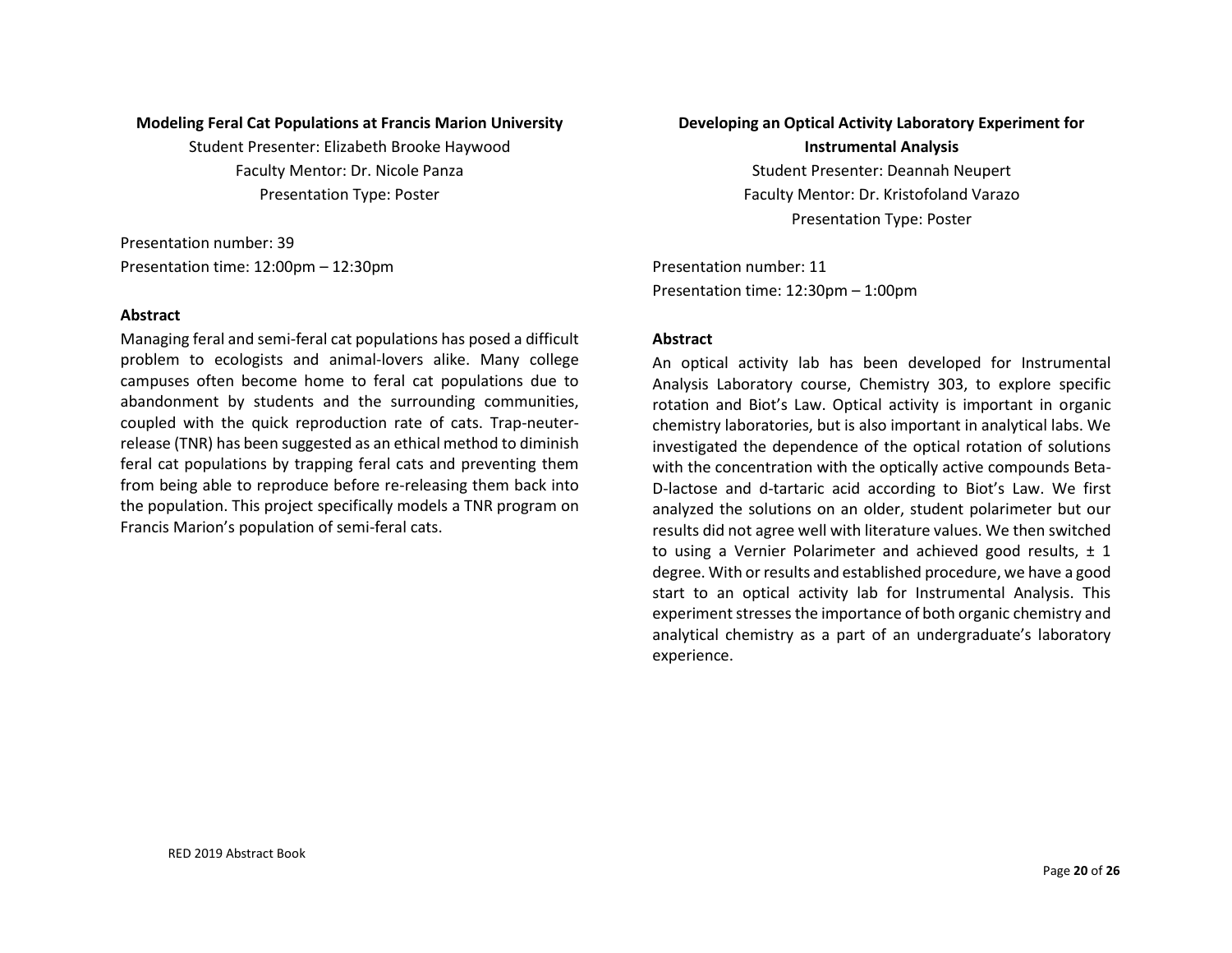**Systematic Study of Basis Set and Level of Theory Dependable of the Quantum Theory of Atoms in Molecules Analysis of Nature of Chemical Bonding in First and Second Row Chlorides** 

> Student Presenter: Jewel Cyrus Green Faculty Mentor: Dr. Allen Clabo Presentation Type: Poster

Presentation number: 30 Presentation time: 12:30pm – 1:00pm

#### **Abstract**

Having previously surveyed over 200 molecules of various kinds (ionic, covalent, organic, transition metal complexes, etc.) using the quantum theory of atoms-in-molecules (QTAIM) method to describe the topology of the electron density and the nature of the chemical bonding in these molecules we have become concerned about the effect on these computations to basis set and level of theory. Thus, we have surveyed a number of basis sets and levels of theory to determine any effects on the properties calculated by QTAIM method [including  $ρ$ ,  $∇$ 2 $ρ$ , DI, and K( $ρ$ )] for the complete set of first- and second-row chlorides (XCl, X=H, Li-F, Na-Cl). Using the M06-2X density functional with large basis sets [6-311+G(d,p), 6-311++G(2d,2p), cc-pVDZ, cc-pVTZ], the numerical values changed insignificantly for most molecules.

## **An Analysis of Student Debt and Loan Repayment in South**

**Carolina Dentistry**  Student Presenter: Kacey Medlin Faculty Mentor: Dr. Ben Kyer Presentation Type: Poster

Presentation number: 36 Presentation time: 12:30pm – 1:00pm

#### **Abstract**

In the United States, the field of dentistry is expected to grow at a rate of 19% from 2016 to 2026 as more connections are made between oral health and overall health. As dentistry continues to become a popular career field, the cost of dental education is also steadily increasing. The average dental student graduates with almost \$300,000 in education debt. The aim of my research is to analyze the options for loan repayment in South Carolina dentistry. I will proceed by conducting a cost comparison of four hypothetical dental students graduating from the Medical University of South Carolina with differing amounts of student debt. The economic concept of discounting will be applied, and multiple discount rates will be used for each hypothetical student which will give an estimate of when each dentist will have their debt payed off. The data for each hypothetical student will be compared to each other, and conclusions will be made about the pros and cons of each student debt scenario. Special attention will be paid to the South Carolina Rural Dentist Incentive Program Grant, which allows dentists to have their education debt paid in exchange for serving in a health professional shortage area.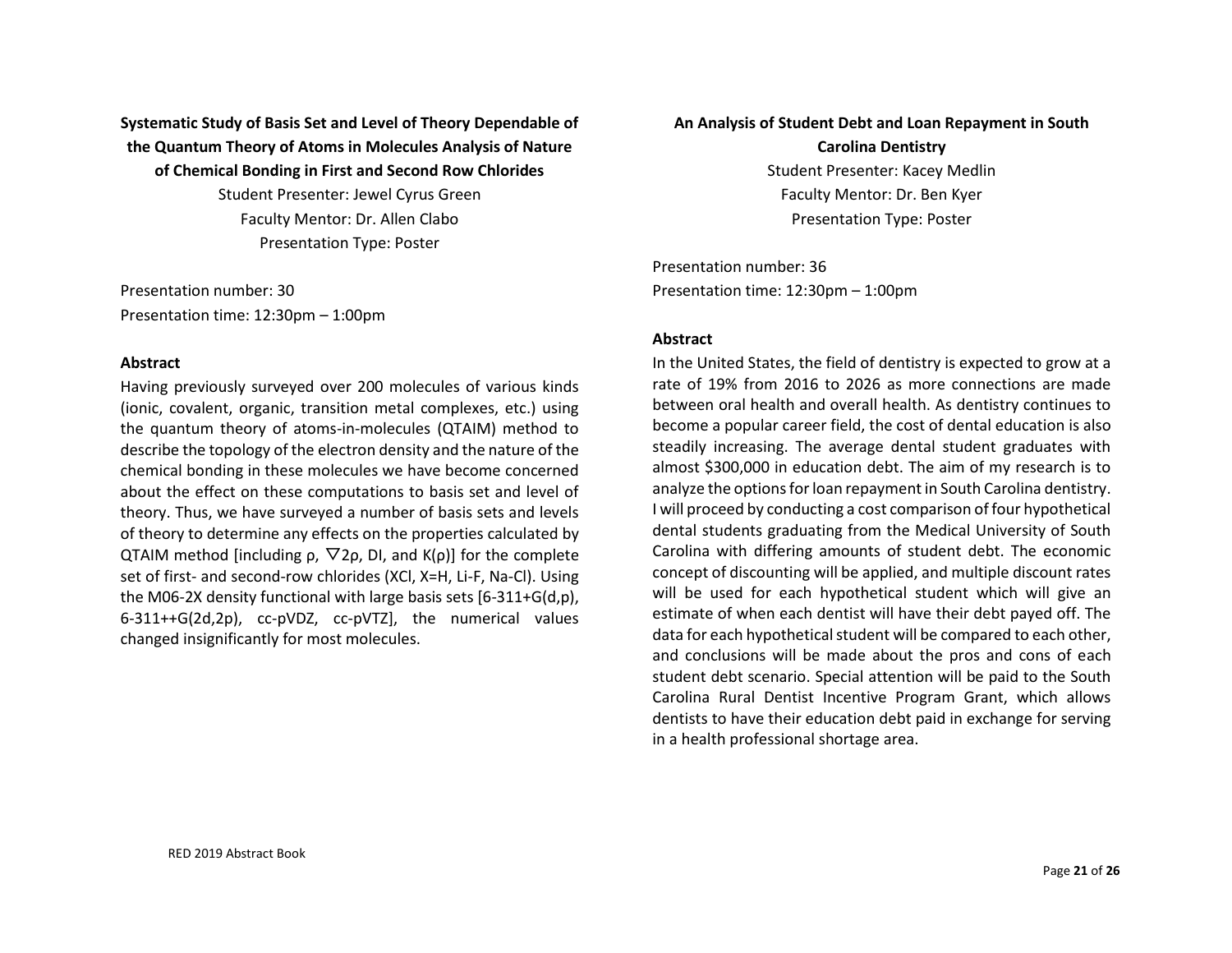#### **Dog Sees God Set Design**

Student Presenter: Lorna Young Faculty Mentor: Mr. Jared Cole Presentation Type: Exhibit

Presentation number: 9 Presentation time: 1:00pm – 1:30pm

#### **Abstract**

This is an exhibit of the research and actuality of a design for Dog Sees God. I have done this for an independent study and have previously entered it into a competition at a theatre convention.

variables for the diver population were dive tenure, number of logged dives, certification level, and gas mixture used. A spirometry test was conducted to collect lung function values of both populations. Data from this study suggest a statistically significant relationship between diver and non-diver sex and FVC, dive age and ERV, diver sex and ERV, and non-diver FVC and weekly physical activity.

## **Analyzing Johnson Noise Using A TeachSpin Noise Fundamentals**

**Apparatus** 

Student Presenter: Chace Covington Faculty Mentor: Dr. R. Sethfield Smith Presentation Type: Poster

Presentation number: 19 Presentation time: 1:00pm – 1:30pm

#### **Abstract**

Johnson noise is electronic noise generated from a nonzero emf in resistors due to a thermodynamic connection between heat dissipation and fluctuations. While the average emf in resistors is zero, the value fluctuates around zero, creating noise that interferes with signals that one can measure from the circuit. A TeachSpin Noise Fundamentals apparatus was used to measure Johnson noise and explore some of its properties. Johnson noise was analyzed as a function of resistance by inserting resistors with different resistances into the circuit. By adjusting the bandwidth of an electrical signal, Johnson noise was also analyzed as a function of noise density and the results were used to measure a value for Boltzmann's constant.

## **A Comparison of Lung Function Values Among a SCUBA Diver Population and in Comparison to a Non-Diver Population**

Student Presenter: Gabriel C. Hutson Faculty Mentor: Dr. Erin Eaton Presentation Type: Poster

Presentation number: 12 Presentation time: 1:00pm – 1:30pm

#### **Abstract**

The purpose of this study was to investigate possible correlations between lung function values (PEF, IRV, ERV, and FVC) among a diver population, as well as in comparison to a non-diver population. Independent variables for both populations were biological sex, age, and weekly physical activity. Independent

RED 2019 Abstract Book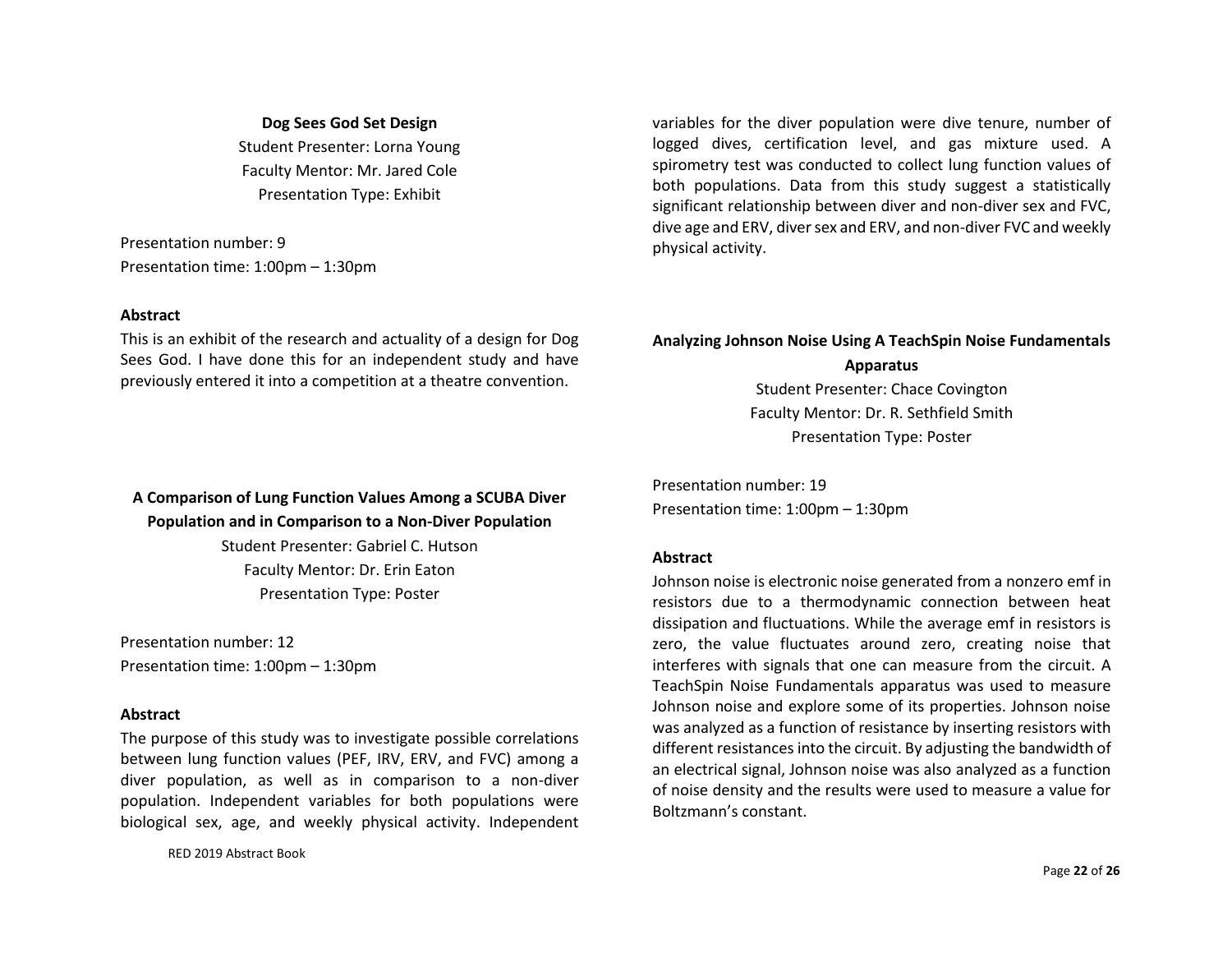#### **Magnetic Torque**

Student Presenter: James G Morris Faculty Mentor: Dr. R. Sethfield Smith Presentation Type: Poster

Presentation number: 8 Presentation time: 1:30pm – 2:00pm

#### **Abstract**

The purpose of this project is to investigate the interaction of a magnetic moment with a magnetic field. Five experiments were conducted to measure the magnetic moment of a dipole, including: Balancing Magnetic Torque and Gravitational Torque, Harmonic Oscillation of a Spherical Pendulum, Preccessional Motion of a Spinning Sphere, Net Force in a Magnetic Field Gradient Using the Magnetic Force Balance, and Determining the Magnetic Moment from the 1/r3 Dependence of the Magnetic Field Along the axis of a Magnetic Dipole. The data will be comparted to theory, and the results reported.

## **Forensic Application in Determining the Age Estimation of Documents Using Infrared Spectroscopy**  Student Presenter: Philip Mickel Faculty Mentor: Dr. Jessica McCutcheon Presentation Type: 1:30pm – 2:00pm

Presentation number: 25 Presentation time: 1:30pm – 2:00pm

#### **Abstract**

In the field of forensic science, determining the age of a paperbased document will aid in verifying the authenticity of the document. Diffuse Reflectance Infrared Fourier Transform Spectroscopy (DRIFTS) is a portable, non-destructive method that characterizes the surface qualities of a material; Attenuated Total Reflectance Fourier Transform Infrared Spectroscopy (ATR-FTIR) is non-destructive and measures chemical qualities of a sample. A non-destructive method is crucial for the evaluation of evidence at crime scenes. In this study, several types of paper in various conditions will be analyzed over a set period. Varying storage conditions such as humidity, heat, and light will be applied since all of these contribute to the aging of the paper. The chemical changes in the surface qualities of paper due to aging will be examined via DRIFTS and ATR-FTIR and then statistically analyzed with chemometrics. The characterization of paper through DRIFTS and ATR-FTIR will provide a reliable timescale for which a document was produced. A consistent method for the verification of paper will improve the analysis and trust of questioned documents in the court system.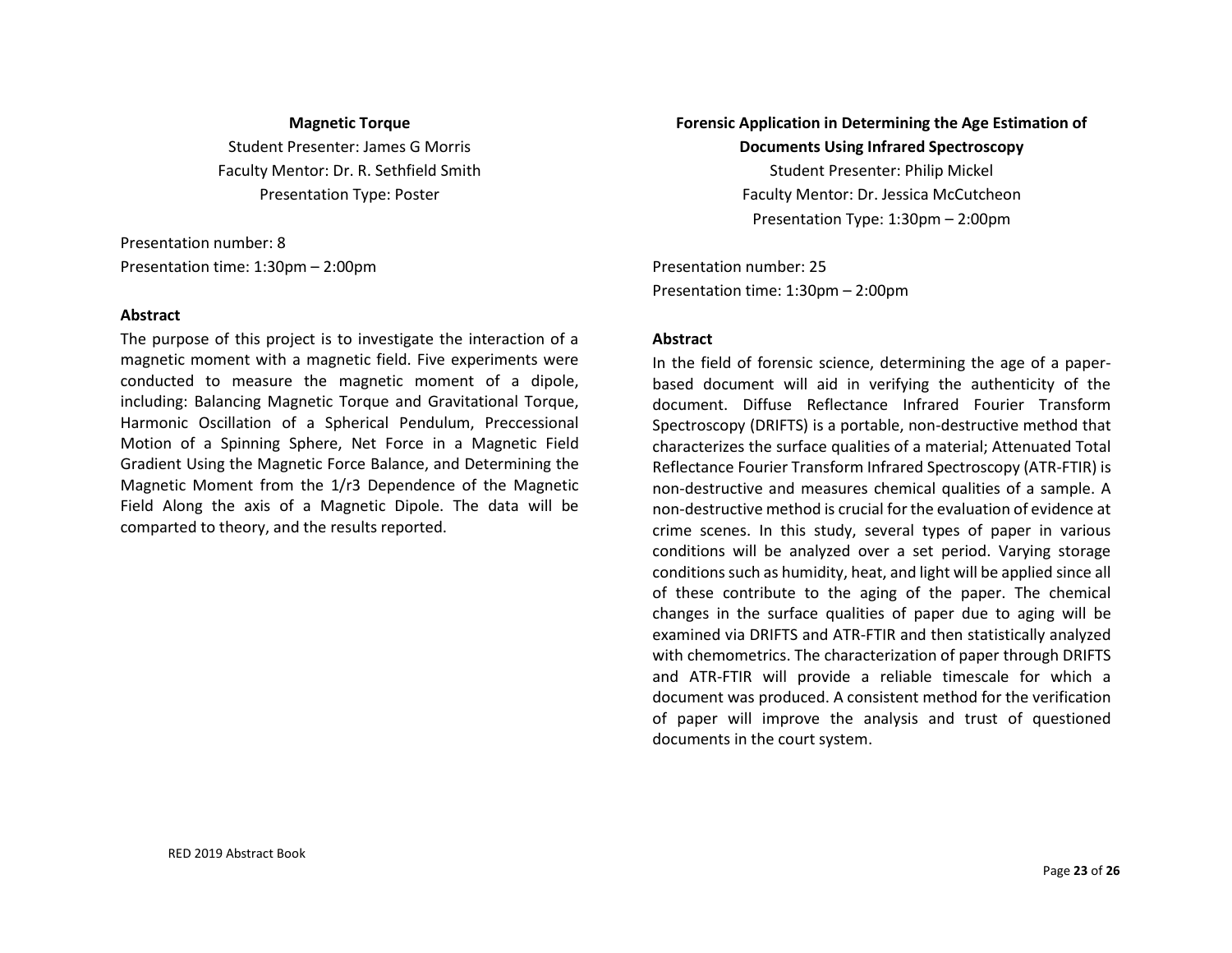#### **Sense of Place Dimensions in Relation to Personality in the Rural**

**Experience** 

Student Presenter: Ashley Krause Faculty Mentor: Dr. Teresa Herzog Presentation Type: Poster

Presentation number: 4 Presentation time: 2:30pm – 3:00pm

#### **Abstract**

Sense of place refers to cognitions surrounding people's impressions, memories, and emotions that are distinctive of meaningful locales. Aspects of sense of place include region, size, architectural, or natural features (Ujang & Zakariya, 2015). Less research has been conducted in relation to places that are strongly identified with a certain ethos, such as the rural South. Since World War II, the South has been associated with higher provincialism (Boles, 1992), or emphasis on traditional values to the exclusion of wider experiences. We hypothesized that people who had a positive sense of place regarding the South would be lower on risktaking and sensation-seeking. Students in the Introductory Psychology Laboratory at Francis Marion University completed items on sense of place, personality, and behavior. Using a multiple hierarchical regression, we found that participants high on "rootedness" in the South were not lower on risky behavior, contrary to our hypothesis; however, they were significantly lower in sensation seeking.

**Calculating Magnetic Fields Using GPUs, CUDA, the Tree Method, and Fast Multipole Method**  Student Presenter: Anquan Leverne Gamble Faculty Mentor: Dr. K. Daniel Brauss

Presentation Type: Poster

Presentation number: 14 Presentation time: 2:30pm – 3:00pm

#### **Abstract**

Direct calculations of interactions between N particles require O(N^2) operations. These calculations are used in astrophysics (galaxies), biology (DNA) and chemistry (molecules) models. When the number of particles is on the order of billions, a method to reduce the operation count becomes useful. Two methods that approximate particle-particle interactions and reduce operations to O(N) or O(Nlog(N)) are the Fast Multipole Method (FMM) and the Tree Method. On a GPU of the Francis Marion University supercomputer, we test a Tree Method based on work by Rio Yokota and written in C/CUDA for potential calculations between particles.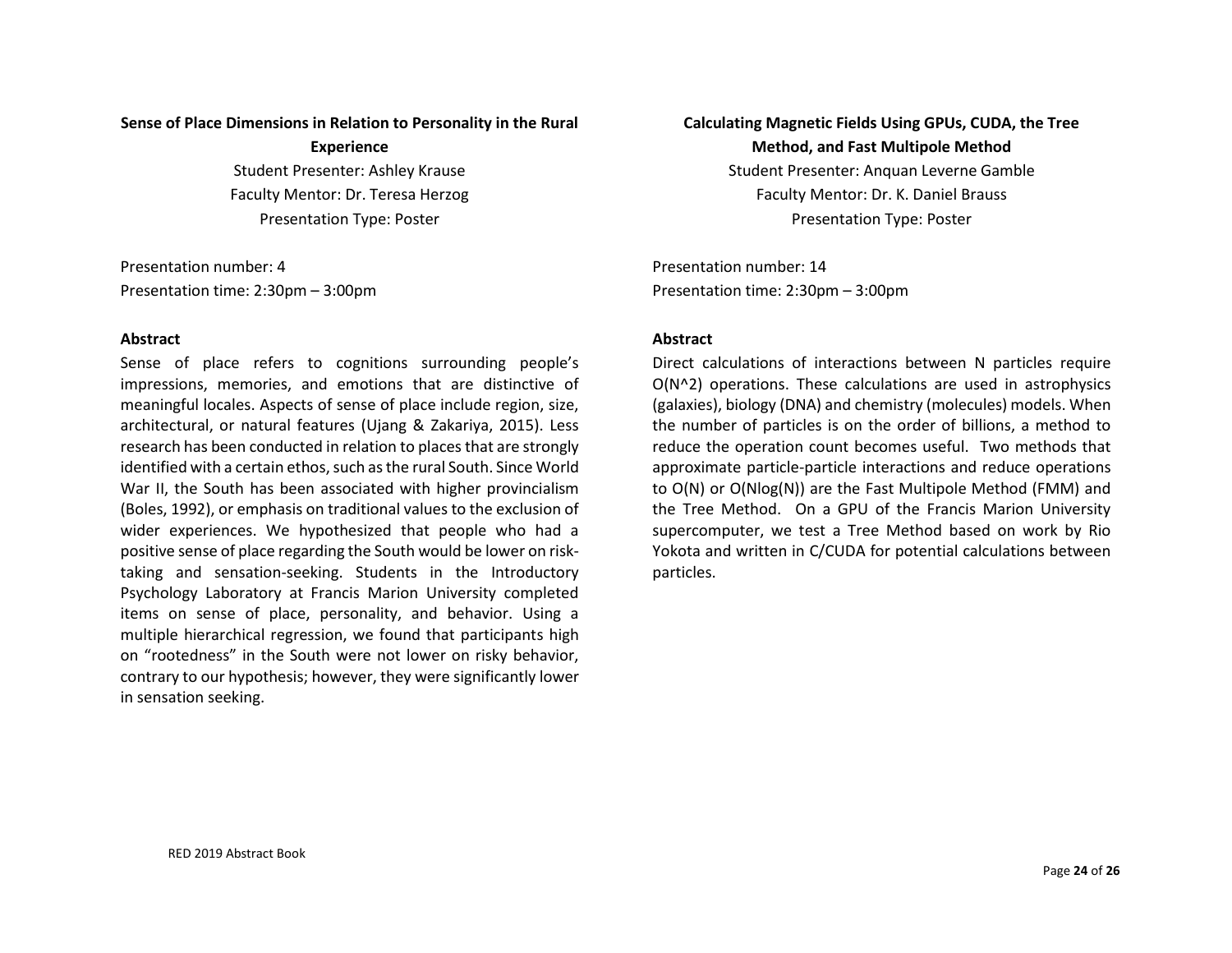#### **Environmental Surveillance Project**

Student Presenters: Loreal Sharreff Anderson and Terrik Boatwright Faculty Mentor: Ms. Padmaja Rao Presentation Type: Poster

Presentation number: 17 Presentation time: 3:00pm – 3:30pm

#### **Abstract**

The Environmental Surveillance application works to replace the manual retrieval of videos and images taken from Raspberry Pi nodes. These nodes, or miniature computers with hard drives are strategically placed throughout the Ecuadorian jungle, and capture videos and images saved to an SD-card. Each quarter, Dr. Zwiers carries out the task of manually gathering the SD cards with a number of his students for research. We have brought automation to this process by allowing the data to be received through an environmental surveillance web application. This web application allows the upload and traversal of the data that is captured by the nodes through a custom mesh network. A supervisor node bridges the gap between the mesh network that houses the data capturing nodes to the internet. Once the data is on the internet, images and videos can be accessed through the web application. Environmental data is captured when motion is detected and a fifteen second video is started.

#### **Database Retrieval of Three-Dimensional Models Using KDE**

Student Presenter: Caleb Fulmer Faculty Mentor: Dr. Rahul S. Renu Presentation Type: Poster

Presentation number: 22 Presentation time: 3:00pm – 3:30pm

#### **Abstract**

Retrieval of models can be used as a technique to relate new designs to historical designs and their corresponding quality concerns. The focus of this research is three-dimensional solid model retrieval. Specifically, it is an investigation of database indexing methods to improve search and retrieval times and precision of engineering models.This research proposes the use of unsupervised learning to form groups of parts in large databases; for example, a large database would include approximately 100,000 models. Each group will have a representative model. A new design will be used as a query model and compared to the representative models. Further searching will be performed within groups whose representative models are most like similar to the query model.It is hypothesized that this approach will make the search and retrieval process more efficient than existing approaches. Testing and verification will be performed in the coming months.